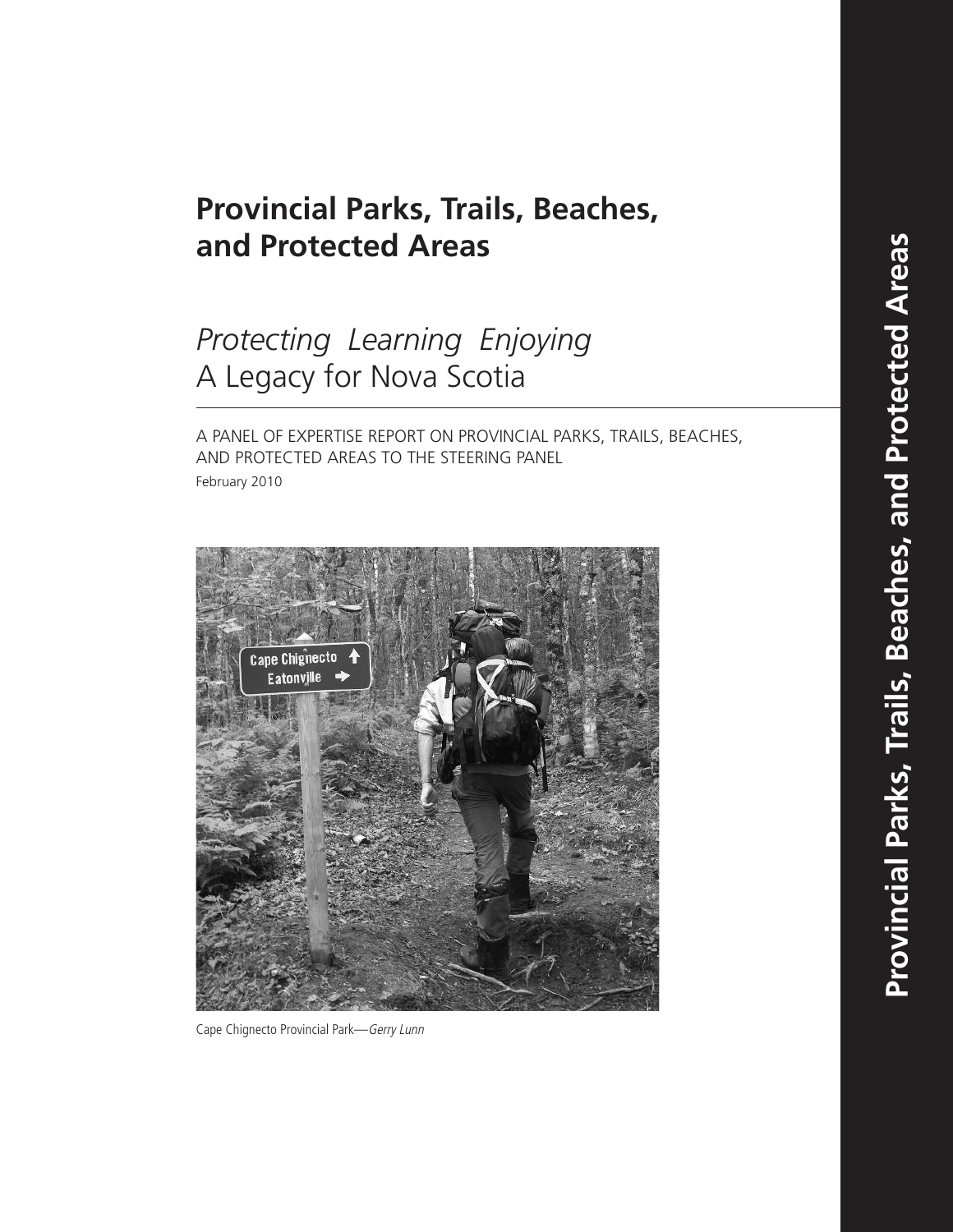## PARKS PANEL OF EXPERTISE

This report was authored by the Parks Panel of Expertise as part of the Nova Scotia Natural Resources Strategy 2010 process. Panel members are:

Tony Charles

Bruce Martin

Dale Smith

Liaison: Brian Kinsman

## ACKNOWLEDGEMENTS

The Parks Panel thanks all those who provided submissions and/or attended information and consultative meetings. We also acknowledge those who participated in Phase I of the Nova Scotia natural resources strategy process. This report synthesizes the diversity of opinions that we heard, identifies issues, and makes recommendations pertinent to Nova Scotia's parks, protected areas, and outdoor recreation opportunities on Crown land. In doing so, we are grateful for the assistance provided by the Department of Natural Resources. However, the report, and any errors or omissions within, are the sole responsibility of the Parks Panel.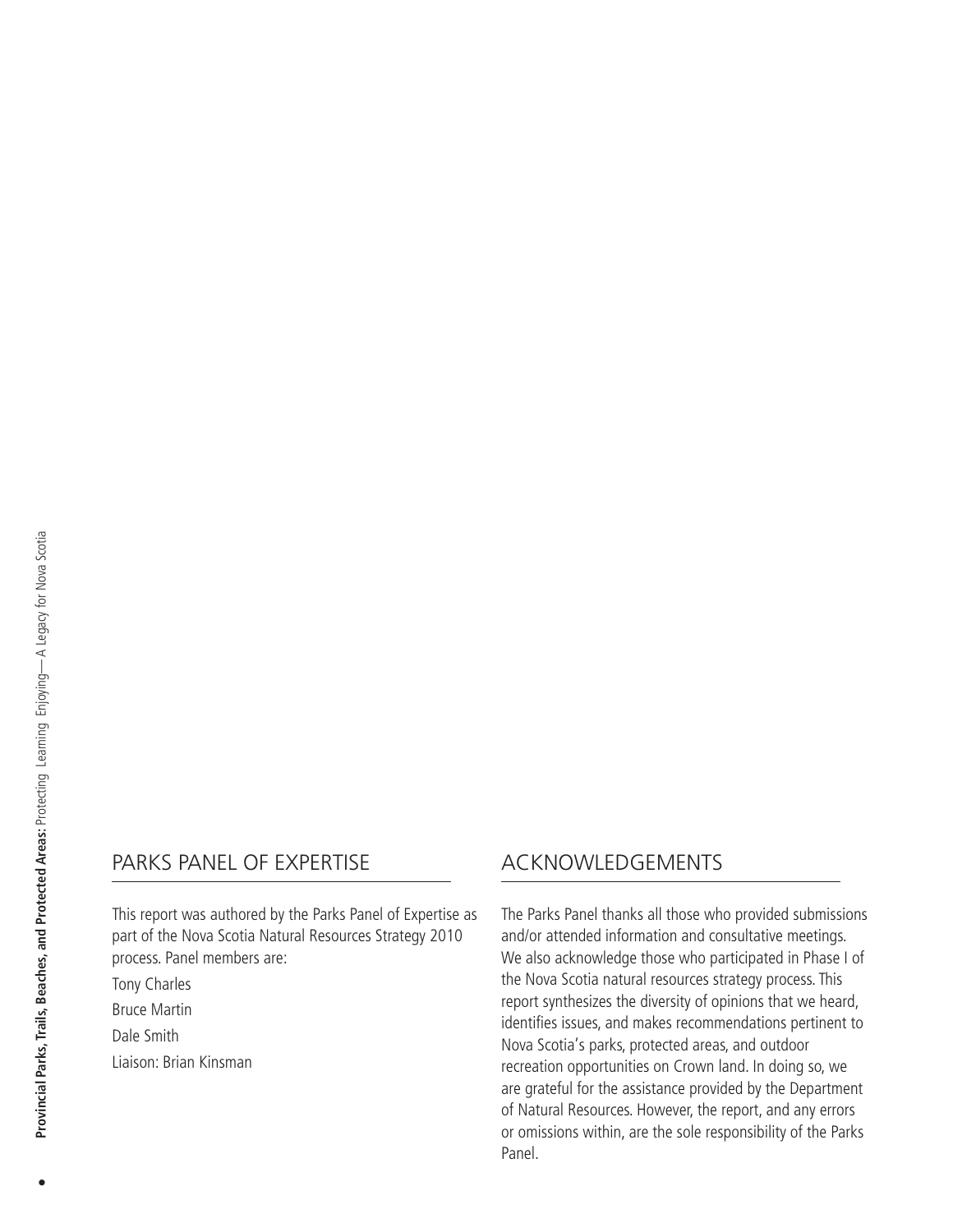# TABLE OF CONTENTS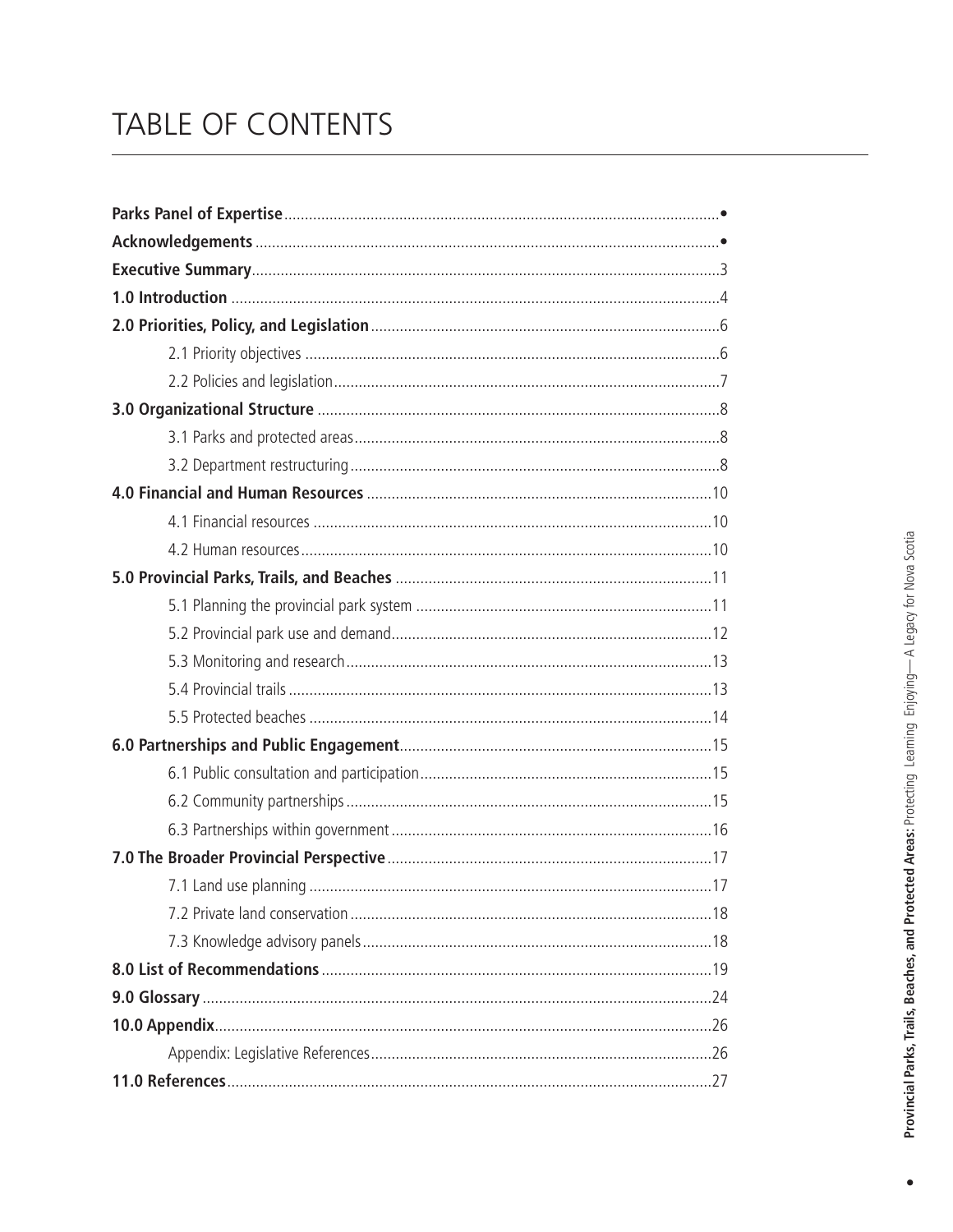# EXECUTIVE SUMMARY

The natural resources strategy process has clearly shown that Nova Scotians love their parks. The Phase I report notes: "Nova Scotians see parks as a valued connection to the natural world and a necessary recreational and economic resource; parks form an integral component of a healthy environment and healthy lifestyle." However, the provincial parks system has not kept pace with changing times, and there is a pressing need for updating and renewal.

## **Protection Is the Top Priority**

Today, many Nova Scotians recognize the importance of conserving our natural and cultural heritage, protecting our biodiversity, and taking land stewardship and ecologically based approaches to land management. There is also strong support for enhancing the educational role of the provincial parks program.

## **Connecting Parks and Protected Areas**

Provincial parks and protected areas are crucial to meeting the provincial commitment to protecting 12 per cent of Nova Scotia's land base. Currently, however, parks are the responsibility of one provincial department (Natural Resources) and protected areas are within another (Environment). As a result, there is cross-departmental competition, too little co-ordination, inefficiency, and resources are spread too thin. Better integration within a unified parks and protected areas program is needed to co-ordinate the full range of responsibilities for provincial parks, trails, protected beaches, wilderness areas, nature reserves, heritage rivers, and outdoor recreational opportunities on Crown land.

### **Restructuring the Department of Natural Resources**

There is public concern that the Department of Natural Resources favours resource development and exploitation over conservation and protection.While it is understood that the department is moving toward more ecosystembased approaches to land and resource management, there is a need for a transformation of the departmental culture to one that embraces conservation values. This kind of fundamental change is essential for parks and protected areas to be considered safe under the department's direction and control.

### **Improving Financial Support and Sustainability**

The parks program is seriously underfunded. Only limited maintenance is possible, and new capital development has been shelved in most cases. Park capital budgets are not predictable from year to year, complicating long-range planning. Operational activities are limited to day-to-day tasks essential to the basic functioning of the park system.

## **Involving Nova Scotians**

There is a clear need to expand Nova Scotians' participation in managing provincial parks and trails, and to support partnerships important to broadening the base of community and stakeholder involvement. However, to maximize the benefits of partnerships, respective roles and responsibilities must be clearly set out and adequate resources must be provided. Finally, given that linkages across many provincial departments are crucial to achieve the potential of the parks system, there is a need for better co-ordination of these linkages to improve co-ordination, effectiveness, and efficiency.

## Five Key Recommendations

- Protection of Nova Scotia's natural and cultural heritage should be the overriding priority of the provincial parks system. Legislation, policies, management plans, and programs should all reflect this priority, fully incorporating ecosystem-based approaches, considerations of ecological integrity, and biodiversity conservation.
- A coherent, fully integrated, and functionally effective parks and protected areas program should be re-established within the provincial government.
- The Department of Natural Resources should be reworked, restructured, and renamed to demonstrate a fundamental renewal, with emphasis on land stewardship, biodiversity conservation, protection of provincially significant natural and cultural heritage, and an integrated approach to ecosystem-based planning and management.
- The mismatch between current low levels of park funding and the high expectations of Nova Scotians with respect to parks must be addressed. A comprehensive review of funding requirements should be undertaken for the provincial parks program to establish core funding targets. Actions should be taken to enhance funding levels as well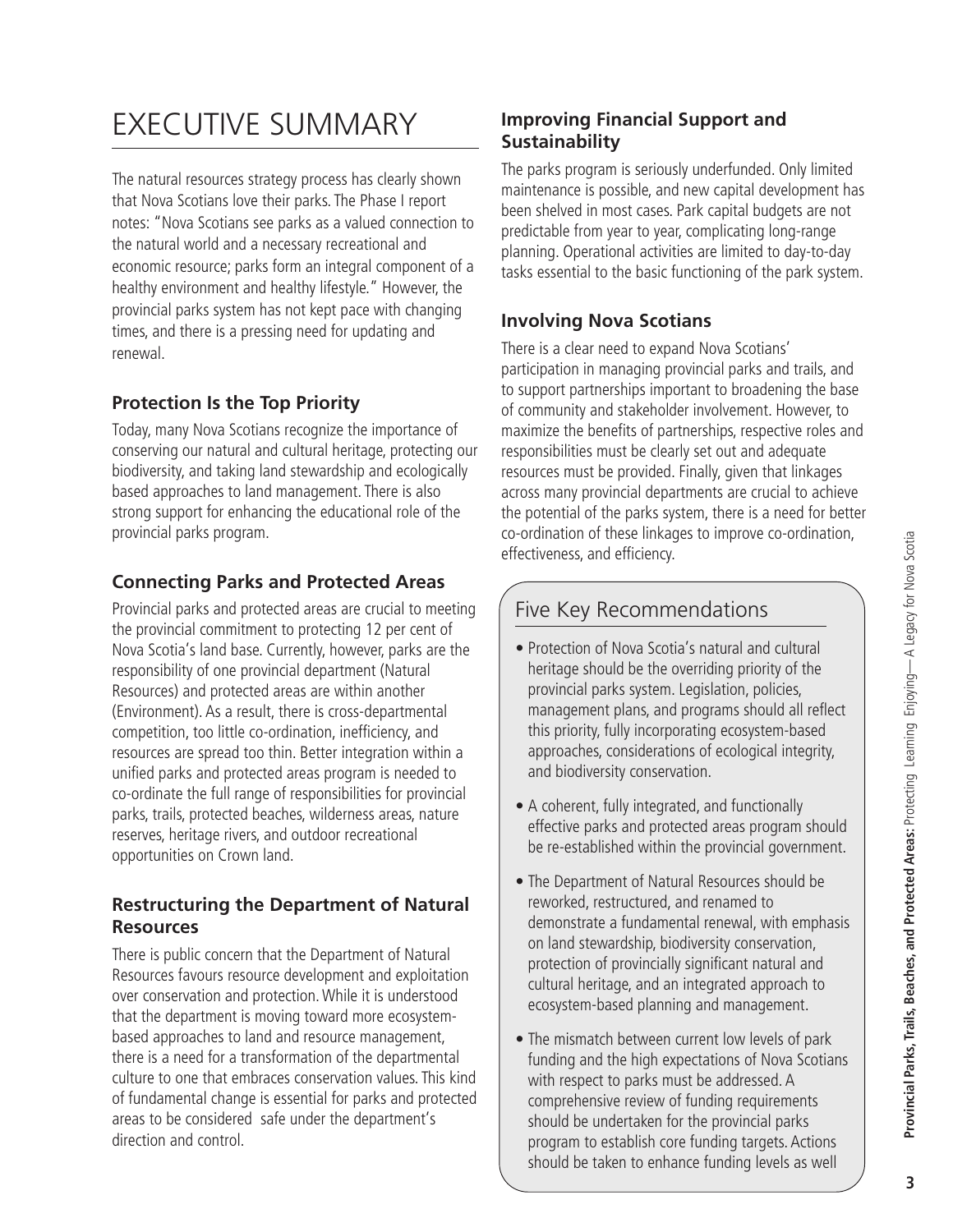as to explore opportunities for cost savings and increasing efficiencies. This should take place in conjunction with the updating and completion of the deferred provincial parks system review process.

• Greater attention should be paid to involving Nova Scotians systematically in our parks and protected areas. This should include establishment of a Nova Scotia Parks and Trails Advisory Board, and of local park advisory boards. Partnerships in park and trail development and management should be encouraged, but clearer guidelines for these are needed. Particular attention should be paid to interdepartmental co-ordination, involvement of municipalities, and strong collaboration with local communities.

# 1.0 INTRODUCTION

This report has been prepared by the Parks Panel as part of the natural resources strategy process, which reflects the Nova Scotia Government's commitment to developing a new natural resources strategy. Operating within Phase II of the process, the Parks Panel reviewed materials from the broad-based Phase I, solicited written submissions from a wide range of stakeholder groups and individuals who participated in Phase I (see Research Addendum at www.gov.ns.ca/natr/strategy2010/), and convened a set of stakeholder meetings to collect further information (see Research Addendum). This report presents the results of this effort, identifying issues and recommendations pertinent to Nova Scotia's provincial parks, protected areas, and outdoor recreational opportunities.

The report is in keeping with the strategy's guiding principles, and with the citizen values described in Phase I: Sustainability, Diversity, Collaboration, Transparency, and Informed Decision-making.

The report is in keeping with Nova Scotia's *Environmental* Goals and Sustainable Prosperity Act (EGSPA, 2007), which aims for the province to have one of the cleanest and most sustainable environments in the world and to improve economic performance to the national average or better – and includes within it the goal of protecting 12 per cent of Nova Scotia's land base by 2015.

At the outset, it is important to describe what is being covered in this report. The Phase I report notes that there is often confusion about what is included under the heading "parks" in Nova Scotia. The Phase I report chose to limit use of the term "parks" to refer "only to Nova Scotia's provincial parks system, which includes campgrounds, dayuse parks, and rail corridors" and to include the "walking trails, camping, picnicking, and beaches [that] are available on these lands." This limited the focus to only those aspects that are currently under the jurisdiction of the Department of Natural Resources.

However, the Phase I report also makes a telling suggestion that confusion over the meaning of "parks" was due to the fact that in addition to provincial parks per se, there are also "several types of lands [that] are set aside or protected and are administered by departments other than the Department of Natural Resources,"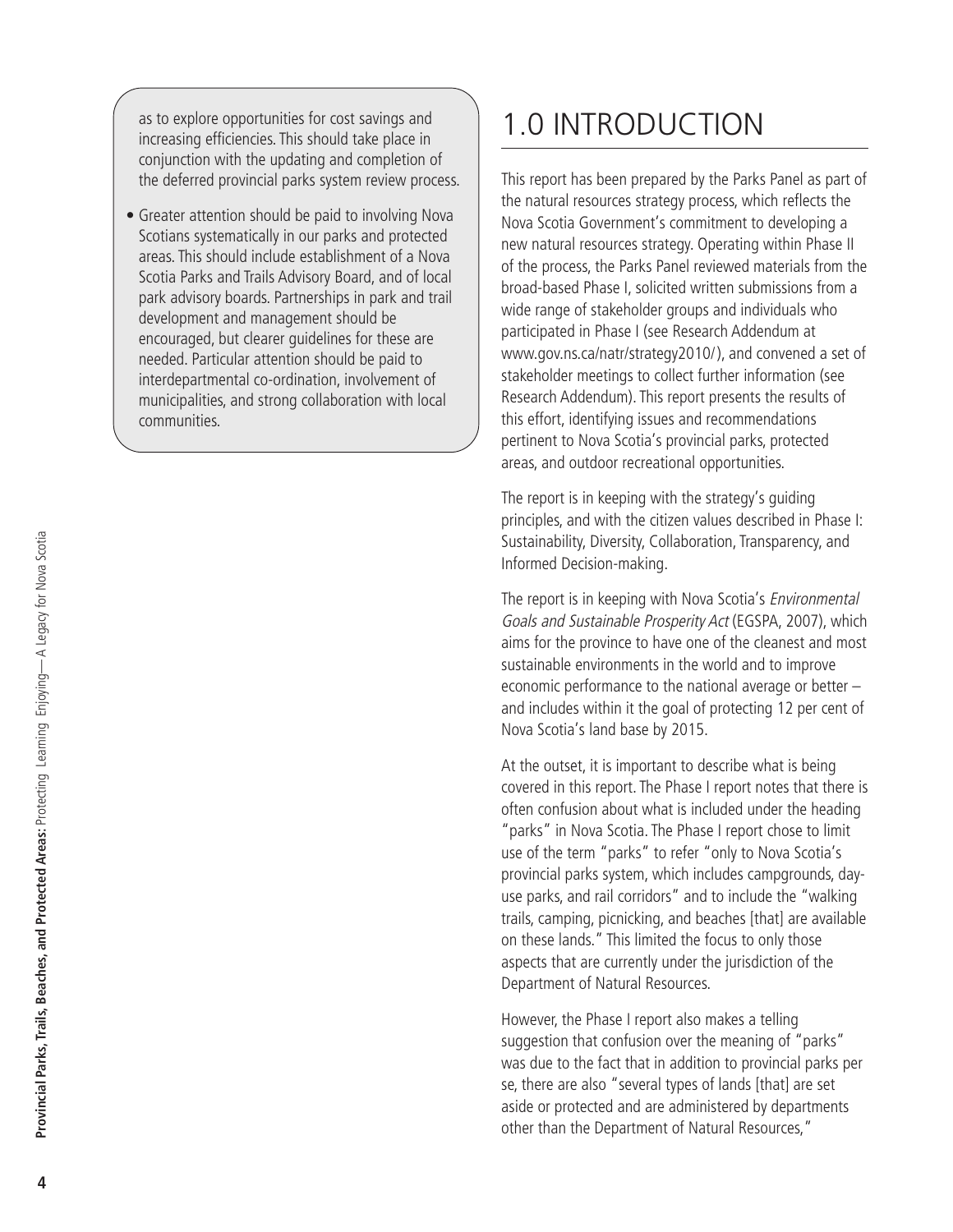including "wilderness areas, nature reserves, national parks, and more"— all of which tend to be seen by the public as "parks."

The Parks Panel believes that the public is correct that these various components are logically discussed together. Although the pieces of the system currently cross provincial departmental lines and are managed under a variety of legislation, they all fit within the spirit and intent of the broader system of provincial parks, trails, protected beaches, wilderness areas, nature reserves, heritage rivers, and Crown land recreational opportunities.

Therefore, in the context of this process, the Parks Panel will refer to the system more broadly, in a manner consistent with existing provincial policy and legislation, as encompassing parks, protected areas, and outdoor recreational opportunities. Specifically, this report uses the following terms:

- "provincial parks" or "provincial parks system" refer collectively to all the provincial parks and park reserves in Nova Scotia – in other words, the physical land
- "parks program" refers specifically to the current management responsibilities of the Parks and Recreation division within the Department of Natural Resources, which includes provincial parks, park reserves, and outdoor recreational opportunities, as well as protected beaches and trails
- "parks and protected areas" refers to the broader system of provincial parks, protected areas, and outdoor recreational opportunities, including park reserves, protected beaches, trails, wilderness areas, nature reserves, and heritage rivers, as currently administered at the provincial level jointly by the departments of Natural Resources and of Environment. This also refers to the physical land.

This report considers strategic issues and recommendations relating to the provincial park system, the parks program or the broader parks and protected areas system under seven themes: Priorities, Policy, and Legislation; Organizational Structure; Financial and Human Resources; Provincial Parks, Trails, and Beaches; Partnerships and Public Engagement; and the Broader Provincial Perspective.

The following "vision" reflects the overall key messages:

Through conservation and protection of our natural and cultural heritage, Nova Scotia will have a diverse system of parks, protected areas, beaches, and trails that serve as cornerstones of effort to sustain the province's ecological integrity, while enhancing our quality of life by providing opportunities for outdoor recreation, outdoor education, and nature tourism.

Parks programs will be delivered in an integrated, effective, and fiscally responsible manner through collaborative, participatory, and knowledge-based processes, with an emphasis on accessibility, community involvement, and, where appropriate, partnerships.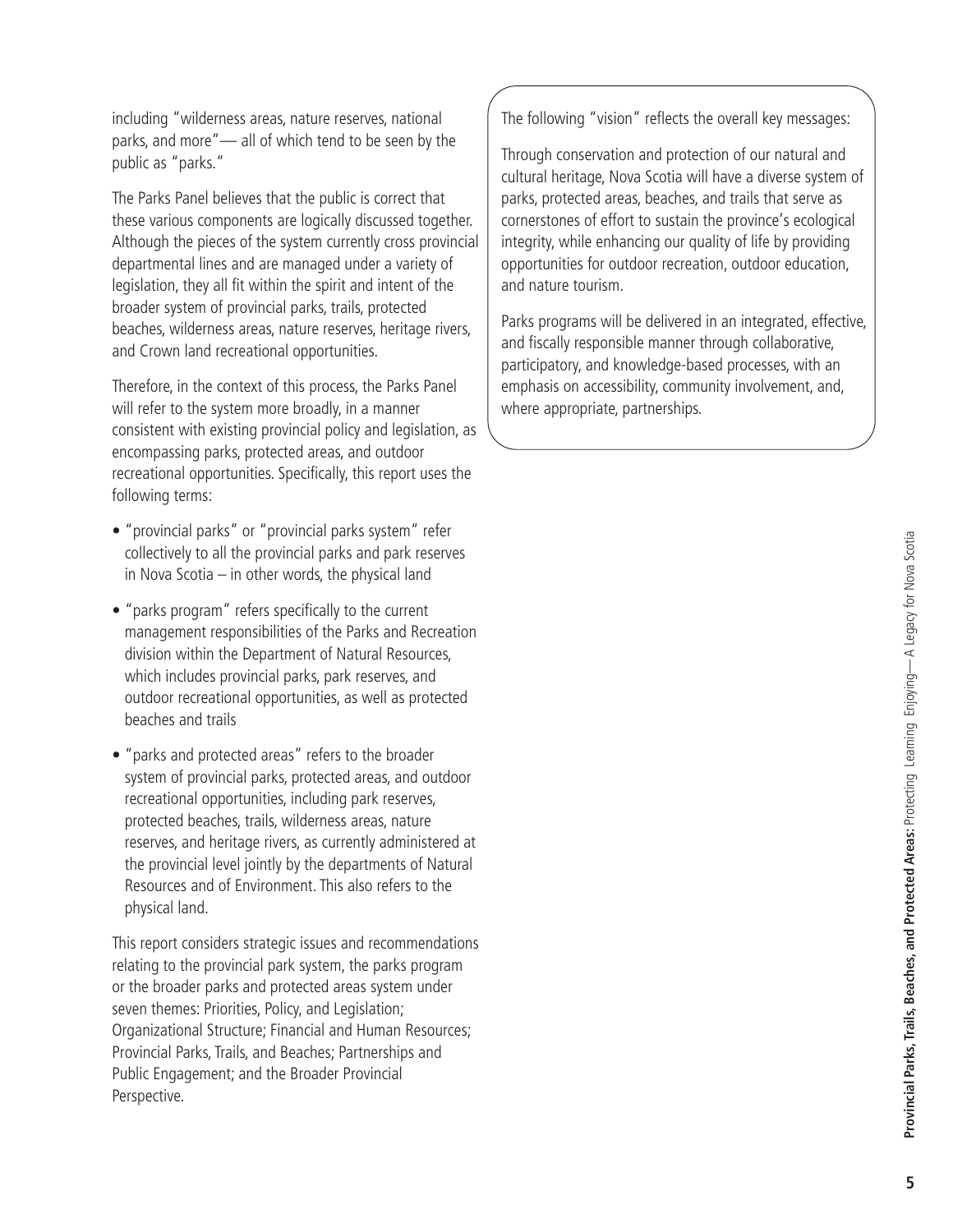# 2.0 PRIORITIES, POLICY, AND LEGISLATION

### **Background/Rationale**

Since the enactment of Nova Scotia's first Provincial Parks Act in 1959, the province's parks and protected areas system has evolved. In the early years, provincial parks were seen primarily as tourism amenities, and a system of small roadside campgrounds and picnic areas was developed along the province's highways and byways. In the 1970s and 1980s, attention turned to the provision of outdoor recreational opportunities for Nova Scotians. Coastal lands were acquired and beach parks were developed to provide beach-access facilities and to protect sensitive beach and dune systems from impacts of uncontrolled use. During the same period, larger natural environment parks were established and trails became popular.

In the last two decades, the focus has shifted to the protection of significant natural areas, and major steps have been taken to protect representative landscapes and sites as well as features of unique, rare, or otherwise significant natural values according to scientific criteria.

Over these years, the character of the provincial parks system has changed, as have park user values and public expectations. Today, there is a greater appreciation of the importance of biodiversity protection, as well as land stewardship and ecologically based approaches to land planning and management. There is a need to ensure that program objectives are in tune with current trends and priorities, and that enabling legislation is up to date.

## **Objective**

To plan, develop, and manage the provincial parks system in such a way as to highlight protection of both the natural environment and cultural heritage of Nova Scotia, while also providing a range of opportunities for complementary, ecologically sustainable outdoor recreation, education, and nature-based tourism.

## **Issues and Discussion**

## 2.1 Priority objectives

Nova Scotia's Provincial Parks Act (1989) states four main objectives of the parks system. These are to:

- (a) provide opportunities for a wide variety of outdoor recreational opportunities ranging from relatively high intensity near-urban facilities to low intensity wildland experiences;
- (b) preserve unique, rare, representative or otherwise significant elements of the natural environment and historic resources of Nova Scotia;
- (c) provide opportunities for exploration, understanding and appreciation of Nova Scotia's natural and cultural heritage through interpretation, information and educational programs; and
- (d) provide resident travellers and out-of-Province visitors with opportunities to discover, experience and enjoy Nova Scotia's distinctive outdoor recreational and heritage resources.

These objectives are often summarized by the terms: outdoor recreation, protection, outdoor education, and nature tourism.

The natural resources strategy process has highlighted that all four objectives remain valid today. However, it also demonstrated that many Nova Scotians see the goal of protection of our natural and cultural heritage as the top priority. If we do not adequately protect our heritage, other goals – recreation, education, tourism benefits – cannot be met.

The Provincial Parks Act takes a balanced approach to protecting both natural and cultural heritage. The rise in importance of protection-oriented objectives through the establishment of the Protected Areas Program in the Department of Environment has accentuated a strong tendency towards natural area protection in the overall parks and protected areas system.Within the provincial parks system itself, however, there is considerable potential – especially in light of the province's Heritage Strategy – to better balance protection of the natural environment and our cultural heritage.

Furthermore, the strategy review process demonstrated that, of all four objectives, education has received the least attention, despite its perceived importance.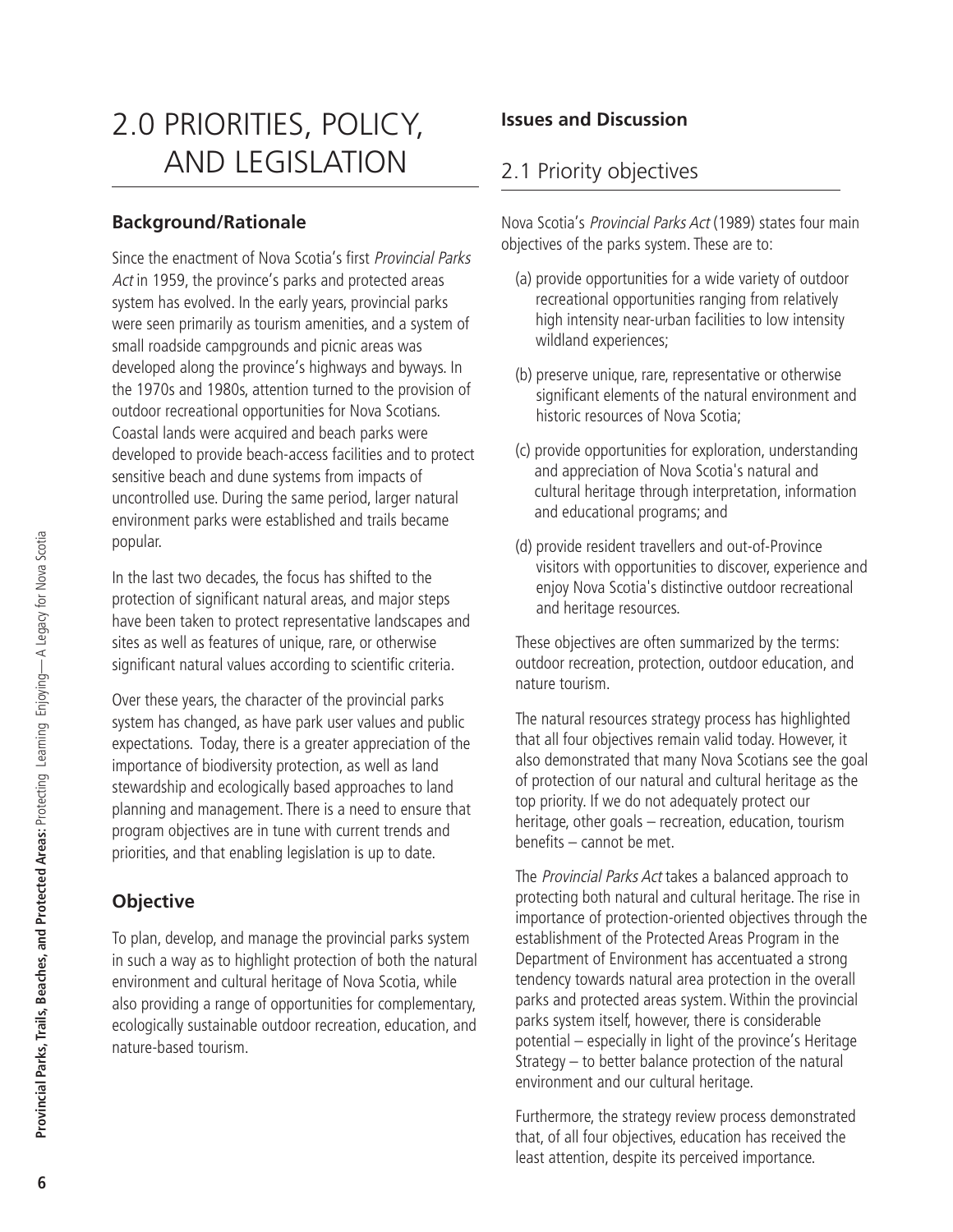### Recommendations

- Maintain the existing four core objectives for the provincial parks system.
- Place protection of our natural and cultural heritage as the overriding objective of the provincial parks system. Species at risk and unique or rare natural and historical elements should be given particular emphasis.
- Give greater emphasis to the protection and interpretation of cultural heritage assets within the parks program.
- Provide greater attention and support to the educational role of the parks program.

## 2.2 Policies and legislation

While a legislative and policy framework is in place to guide the establishment and management of the province's parks and protected areas (see Appendix), there is a need for comprehensive review and updating. The cornerstone statues, the Provincial Parks Act, the Trails Act, and the Beaches Act, were all passed in 1989. Although some minor amendments have been made, this legislation has not kept pace with the emergent emphasis on protection and ecosystem-based approaches to biodiversity protection and land stewardship. As well, with the 1999 passage of the Wilderness Areas Protection Act, there is overlap with the Provincial Parks Act that calls for reconciliation. There is no recognition in legislation or policy of the potential impacts of climate change. The 1988 document Parks: A new policy for Nova Scotia, which has particular relevance to provincial parks, trails, protected beaches, and Crown land recreation, has not kept up with trends in other jurisdictions and similarly requires review and updating.

## Recommendations

• Undertake a comprehensive review and updating of the Provincial Parks Act, the Trails Act and the Beaches Act, to ensure that they fully reflect the priorities described in Section 2.1 and meet evolving management needs and public expectations. In particular, revisions should incorporate a focus on protection of natural and cultural heritage, and the

importance of ecosystem-based management approaches.

- Conduct a thorough review and updating of the 1988 document, Parks: A new policy for Nova Scotia, to ensure that policies reflect priorities among park system objectives described in Section 2.1 above.
- Conduct a thorough review and updating of all provincial park policies and guidelines to ensure that park lands are managed consistently, efficiently, and effectively across the province. Policies dealing with, among others, natural and cultural heritage, planning and maintenance procedures, visitor services, partnerships, and commercial services should be created and/or updated as necessary.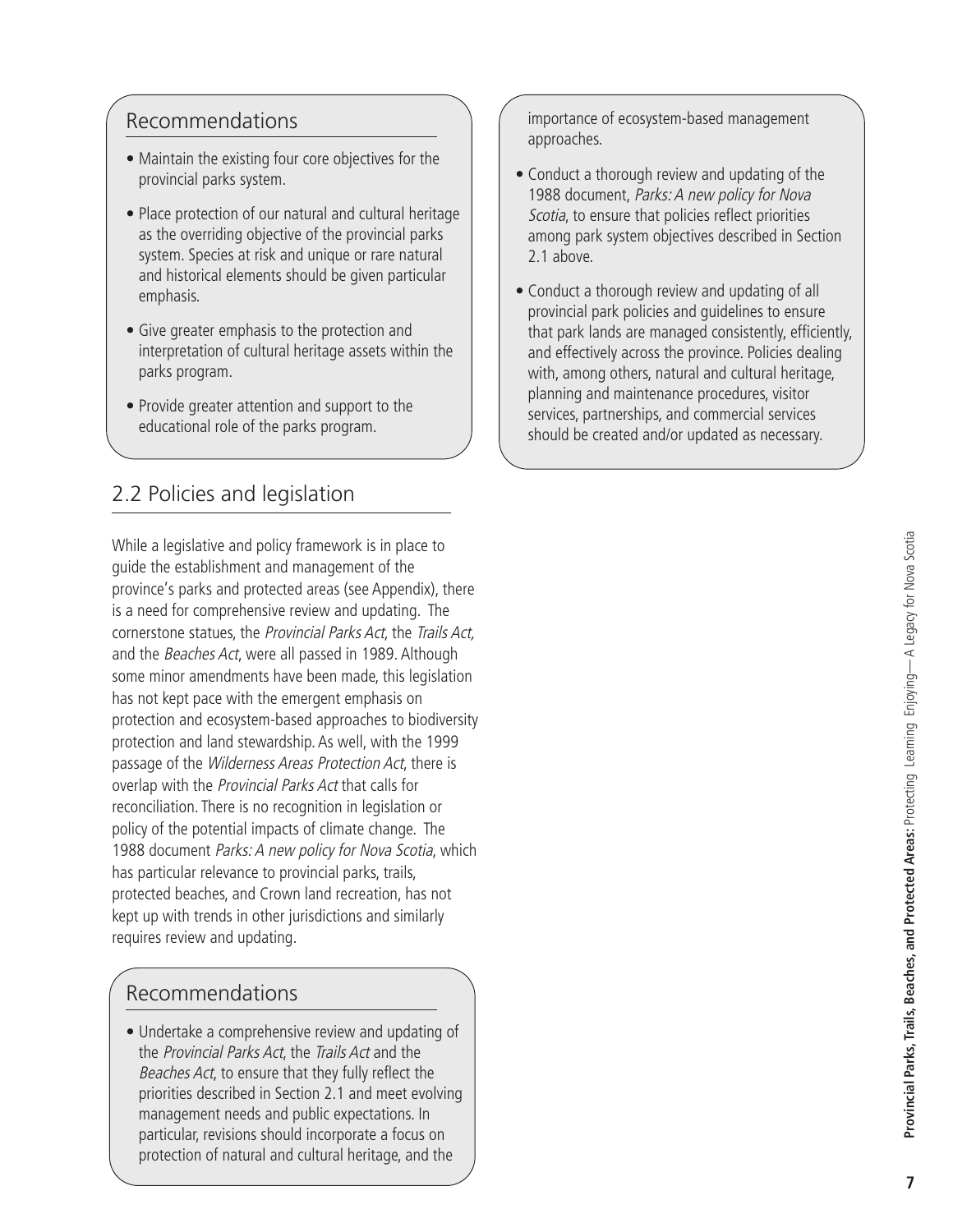# 3.0 ORGANIZATIONAL **STRUCTURE**

### **Background/Rationale**

The organizational structure through which the parks and protected areas are planned and managed has evolved and shifted over the past half a century.

Responsibility for the provincial parks program rests with the Department of Natural Resources, but is split across two separate branches: Parks and Recreation division, within Renewable Resources branch, is responsible for policy, planning, and design aspects for parks, and advice and direction regarding protected beaches, trails, and matters relating to planning for outdoor recreation opportunities and heritage resource protection on Crown land. Regional Services branch is responsible for park operation, maintenance, and enforcement in the field.

Responsibility for protected areas, including wilderness areas, nature reserves, and heritage rivers, was transferred in 1999 from the Department of Natural Resources to the Department of Environment. This arrangement effectively involved planning staff only, who are now split between the two departments, with field management responsibilities for protected areas being left with Natural Resources.

## **Objective**

To ensure that the provincial parks system and the broader provincial parks and protected areas system are coherently, efficiently, and effectively managed with a clearly articulated mission, mandate, and organizational structure.

### **Issues and Discussion**

## 3.1 Parks and protected areas

The management of Nova Scotia's parks and protected areas system could be delivered more efficiently and effectively if the individual provincial parks and protected areas programs were better integrated. Most Canadian provinces have unified parks and protected areas programs. Nova Scotia's were also unified at one time, but were split to give greater emphasis to protected areas. However, this has led to inefficiencies ever since. A more seamless treatment of parks and protected areas is needed to provide the leadership that is essential to fulfilling the objectives of the program.

## Recommendations

- The parks and protected areas system in Nova Scotia should be conceived as being comprised of the full range of land- and water-based elements of the system, including provincial parks, park reserves, trails, protected beaches, wilderness areas, nature reserves, heritage rivers, and Crown land in terms of recreation opportunities.
- A coherent, fully integrated and functional parks and protected areas program should be established within the provincial government. The purposes and objectives of the program should be set out clearly, and a report to government on the status of the program should be submitted annually.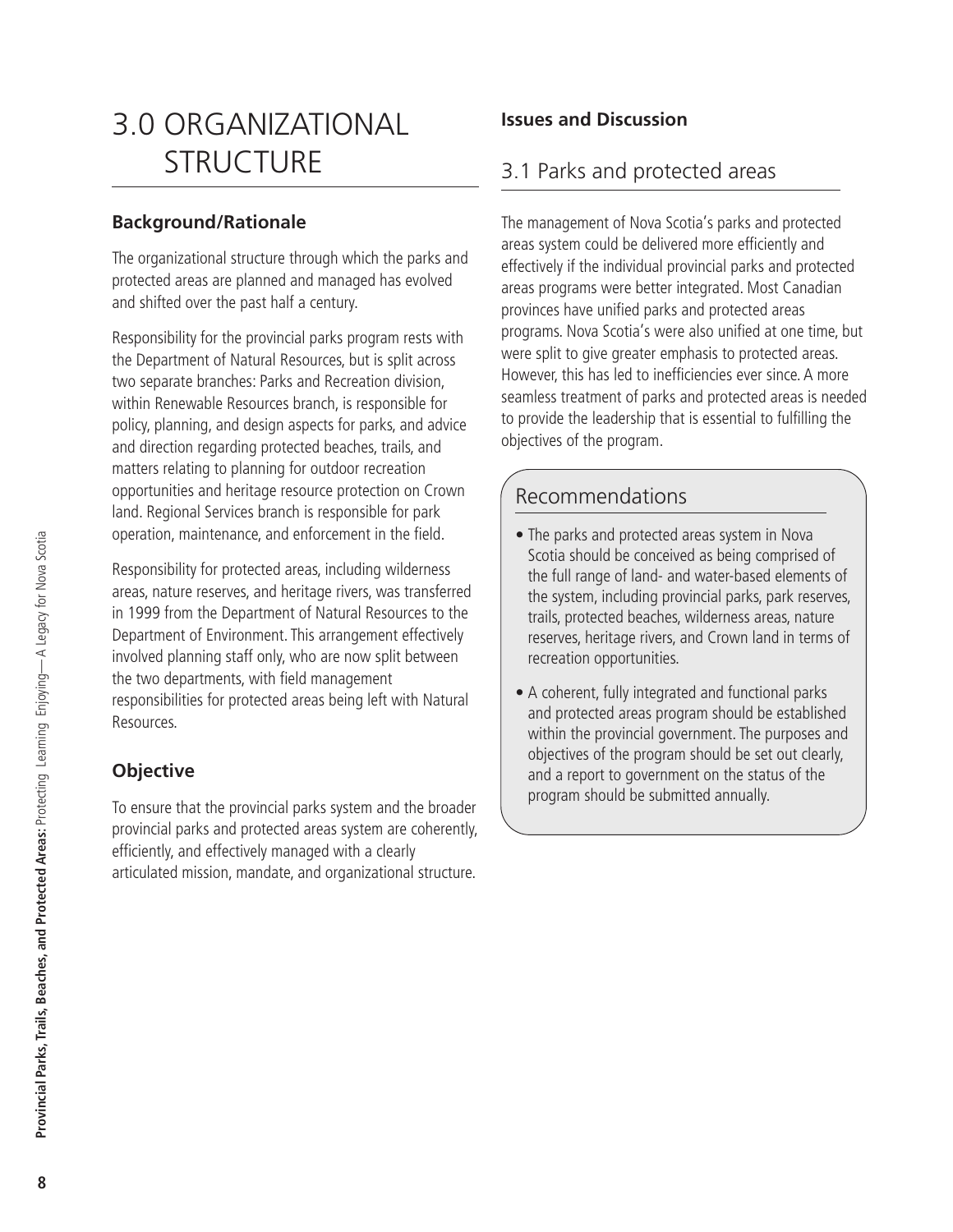## 3.2 Departmental restructuring

The Department of Natural Resources has evolved over the years and now holds responsibilities for land, forests, minerals, wildlife, biodiversity, and other areas, as well as parks and, through a memorandum of understanding with the Department of Environment, field management of protected areas.

While the Department of Natural Resources is meant to balance resource development and exploitation with conservation functions, many submissions during Phases I and II reflected the belief that the department favours resource development and use over land stewardship and conservation. Concern was expressed that parks and protected areas are not safe under the department's direction and control due to the lack of attention to conservation and protection. Some have suggested that provincial parks should join protected areas as a responsibility of the Department of Environment.

At the same time, the panel also is aware of efforts within the Department of Natural Resources to move toward an ecosystem-based approach to land and resource management. If fully applied within a departmental culture that embraces conservation values, a renewed Department of Natural Resources could offer an appropriate home for parks and protected areas. However, in the course of its work, the panel heard clearly and consistently that protection and environmentally responsible management of Nova Scotia's parks and protected areas system must be the top priority.

A particular organizational issue within the Department of Natural Resources is that the Regional Services branch has become more involved in areas that traditionally had been the domain of the Parks and Recreation division.While an elevated interest in the parks program is positive in some respects, this trend seems to have occurred incrementally and without benefit of an overall organizational vision or plan, and has led to a degree of confusion regarding roles and responsibilities.

## Recommendations

- The Department of Natural Resources should undergo a fundamental reworking, restructuring, and renaming to emphasize a reorientation of the department toward land stewardship, biodiversity conservation, protection of provincially significant natural and cultural heritage, and an integrated approach to ecosystem-based management, particularly for parks and protected areas, and on Crown lands.
- If fundamental change along the above lines is carried out, then the parks and protected areas program should be brought together within the renewed department, reporting to the deputy minister.
- If the Department of Natural Resources is not fundamentally changed, responsibility for the provincial parks program should be transferred to the Department of Environment, thereby unifying the parks and protected areas program in that department. In this case, consideration should be given to integrating within that department responsibilities for managing the parks and protected areas program, biodiversity conservation and wildlife, and Crown land planning and management.
- If the parks and protected areas program remains split across departments, then co-ordination of closely related system elements and programs within and between departments is crucial, through the establishment of a clearly mandated and accountable interdepartmental program management committee, reporting to the respective deputy ministers.
- Regardless of the organizational arrangement adopted, the respective roles and responsibilities for planning and operations in the parks and protected areas program should be clarified and streamlined.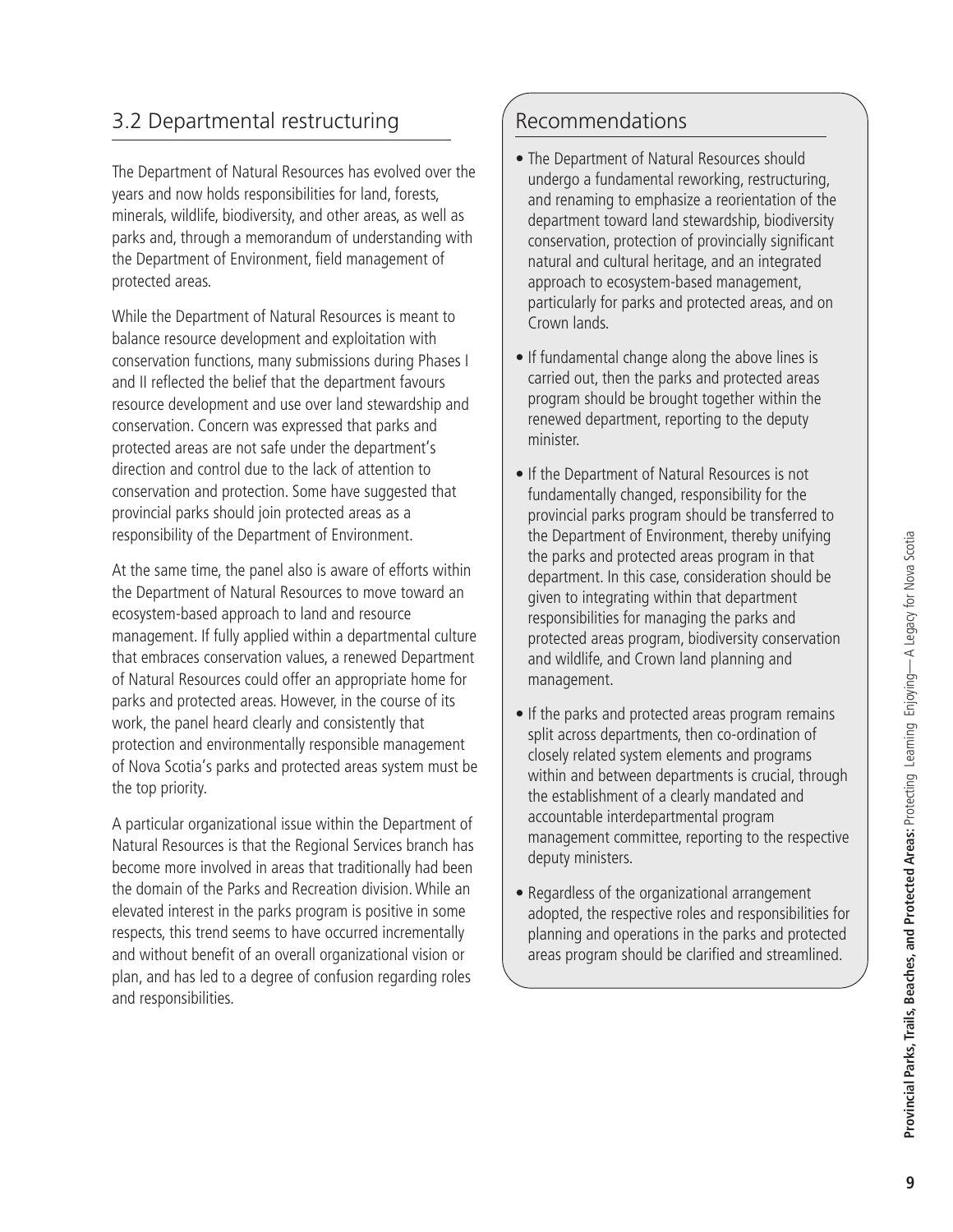# 4.0 FINANCIAL AND HUMAN RESOURCES

## **Background/Rationale**

Adequate financial and human resources are required to deliver a quality provincial parks program. The provincial park system is funded by operational and capital budgets that are meant to meet basic operational, capital maintenance, and new facility development requirements. Additional but unpredictable funding is occasionally made available to the parks program by external sources, such as partnerships with other government agencies or federal disaster relief and federal infrastructure initiatives. However, since the early 1990s, funding levels from all sources have dropped.

## **Objective**

To provide an adequately and predictably funded, effectively managed, and efficiently operated provincial parks system that meets present and future program objectives.

### **Issues and Opportunities**

## 4.1 Financial resources

The parks program is seriously under funded. Only limited capital maintenance is possible. New capital development has effectively been shelved, except where funding is available through external resources. Furthermore, park capital budgets are not predictable from year to year, complicating long-range planning. Park maintenance and improvements are largely limited to addressing safety concerns and critical park infrastructure maintenance, but do not allow the system to meet its declared objectives. Notably, operational activities are limited to day-to-day tasks essential to the basic functioning of the park system, and there is little money available to provide interpretive programming or even to protect sensitive natural and cultural heritage.

## Recommendations

- Undertake a comprehensive review of funding requirements for the provincial park program with the aim of establishing core funding targets for: park management and development, capital maintenance of existing park infrastructure, existing park upgrading, park redevelopment, and new park development.
- As part of a provincial park system review (see Section 5), take a balanced approach that recognizes the importance of upgrading existing parks and developing new parks, while also closing those that no longer meet park program objectives. Consider removing the latter from the system either through deregulation or transfer to local government, to which they may be of some value. The review should also propose removing or closing facilities and services offered within parks that no longer meet public needs or park program objectives.
- Cost saving and cost recovery objectives should not take precedence over social, economic, environmental, and community development objectives.
- Develop new funding sources and arrangements, new sources of revenue, and new partnerships to support the provincial park system and to deliver programs, while maintaining consistency with program objectives and priorities.
- Put a capital funding arrangement in place that is consistent and predictable from year to year.

## 4.2 Human resources

The 1999 transfer of some responsibilities from the Department of Natural Resources to the Department of Environment (as described in Section 3.0) left planning staff split between the two departments. As a result, staffing levels in the Parks and Recreation division are insufficient to carry out the division's mandate. Most parks do not have management plans and there is limited capability to collect even the most basic park resource inventories.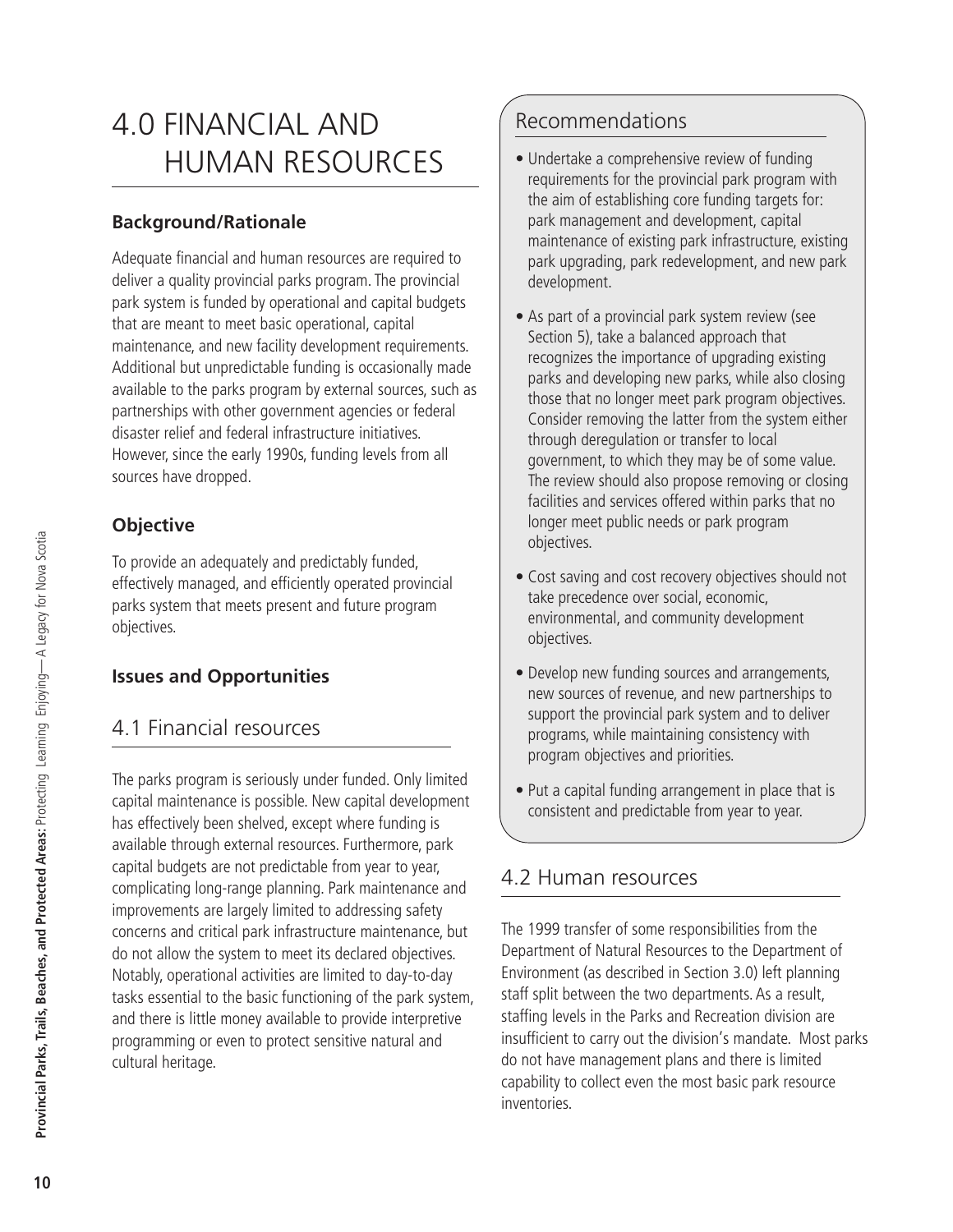This staffing challenge is exacerbated by the multifunctional organizational model within the Regional Services branch. Under this model, staff have responsibilities for a wide range of departmental programs, including forestry and fire protection, and may not have dedicated park-related training.

On the positive side, opportunities for improved staff training and access to technology have the potential to allow people to work more effectively and efficiently.

### Recommendations

- Provide staffing levels sufficient to deliver the provincial park program efficiently and effectively.
- Ensure that up-to-date technology is used in the workplace.
- Provide staff with professional and technical training to improve on-the-job effectiveness.

# 5.0 PROVINCIAL PARKS, TRAILS, AND BEACHES

#### **Background/Rationale**

The Department of Natural Resources has the responsibility to manage Nova Scotia's provincial parks, provincial park reserves, trails, and beaches for a range of present and future demands. These include protecting important natural and cultural heritage features and values, providing opportunities for outdoor recreation activities and outdoor education, as well as ensuring they complement provincial tourism objectives.

This section addresses a range of issues relating to provincial parks, trails, and protected beaches, focusing on policies and planning, facilities and services, and the knowledge base needed to achieve the objectives of Nova Scotia's Provincial Parks Act.

#### **Objective**

To provide a system of provincial parks, trails, and beaches that meets present and future provincial protection and biodiversity goals, while incorporating educational, recreational, and tourism opportunities in a cost-effective and efficient manner.

#### **Issues and Discussion**

## 5.1 Planning the provincial park system

Nova Scotia's provincial park system offers highly valued opportunities for public recreational access, use, and enjoyment, while protecting significant natural and historic sites and features. However, there is a need to bring many parks into better alignment with today's priorities of providing protection of both natural and cultural heritage elements, and outdoor education.

A 2005 comprehensive review evaluated the provincial park system on the basis of each park's contribution to the program's objectives and made recommendations on the future role of properties that were deemed to be less important in meeting those objectives. It also identified gaps in the present system and proposed opportunities to address them through the additional candidate park sites on Crown land. This review remains in draft form, its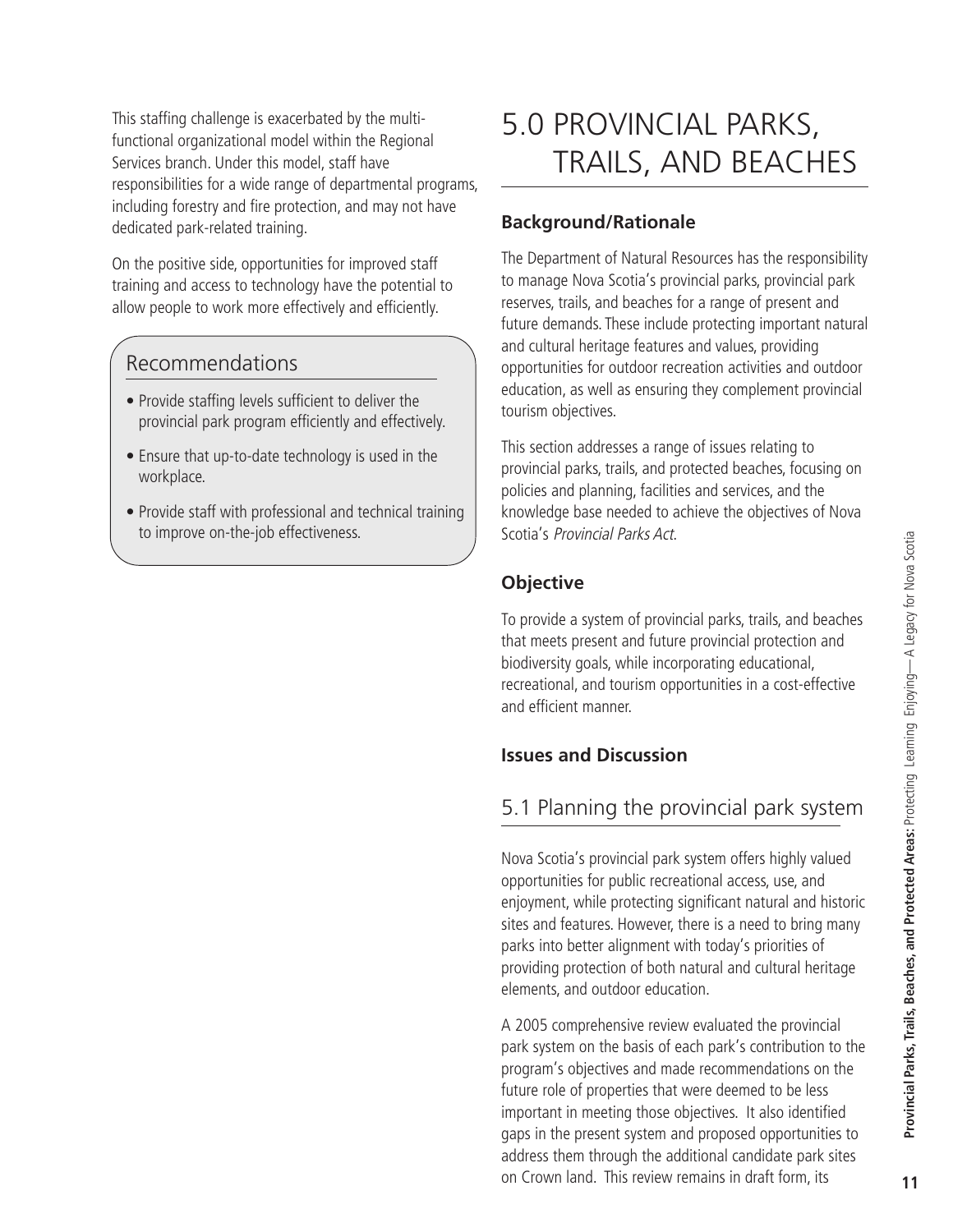completion having been deferred pending completion of the natural resources strategy process.

There is a general lack of individual park management plans, with only a small number being in effect or in preparation. The lack of management plans can lead to planning decisions that are inconsistent with overall park system objectives. This can lead to inefficiency in the use of human and financial resources, and to confusion on the part of the public.

The facility and service infrastructure of many parks is aging and worn, and requires upgrading to meet the changing needs of provincial park users and to increase park usage, while remaining consistent with program objectives and priorities.

## Recommendations

- Follow through on the 2005 provincial park system review, updating it where necessary and keeping in mind recommendations made in this report, as well as other circumstances that have changed since 2005. This review process should include provision for public consultation, and be co-ordinated with the parallel (and overlapping) systems planning process for protected areas that was initiated with the November 2009 acceptance by the Nova Scotia Government of the recommendations of the Colin Stewart Forest Forum.
- Ensure all major provincial parks have comprehensive management plans. More modest management statements should be prepared for smaller parks with limited protection values. Management plans and statements should be reviewed and revised regularly.
- Undertake capital development in the provincial park system only on sites where a management plan or statement is in place.
- Park management plans and statements should take an ecosystem-based approach that incorporates considerations of ecological integrity, biodiversity conservation, and impacts of park use.
- Upgrade and enhance park facilities and services to respond to public expectations while ensuring consistency with values and priorities of the provincial park system.
- The outdoor education contribution of provincial parks and trails should be enhanced. Increase the amount of interpretive programming and provide interpretive displays and signage at important points of interest.
- As part of the park management planning process, seek appropriate measures to lower maintenance costs.
- In co-operation with the federal government, if necessary, give consideration to expanding Nova Scotia's provincial park system to include a marine element.

## 5.2 Provincial park use and demand

Accurate statistics are compiled only for usage of provincial campgrounds. In addition, user surveys are conducted periodically to measure the extent to which provincial campgrounds meet user expectations. Visitation levels are also recorded for provincial beach parks staffed by the Nova Scotia Lifeguard Service. Visitation levels for the remaining provincial parks, which would represent the largest portion of provincial park users, are, however, based on rough estimates only. Therefore, no one knows how many people in total use Nova Scotia's provincial parks, trails, and beaches.

While usage cannot be fully documented, it is clearly beneficial to attract more park users. One approach is to respond to the interest of many Nova Scotians to use provincial parks outside the current short summer season, while another lies in increasing accessibility to and within the parks. Finally, to attract more users, there is a need for improvements to the promotional materials available on the parks system overall, as well as for each individual park, trail, or beach.

## Recommendations

- Put procedures in place to better measure provincial park use, including numbers of day users. Incorporate this information in the development of park system and management plans.
- Conduct public surveys at regular intervals to measure attitudes toward parks and visitor expectations.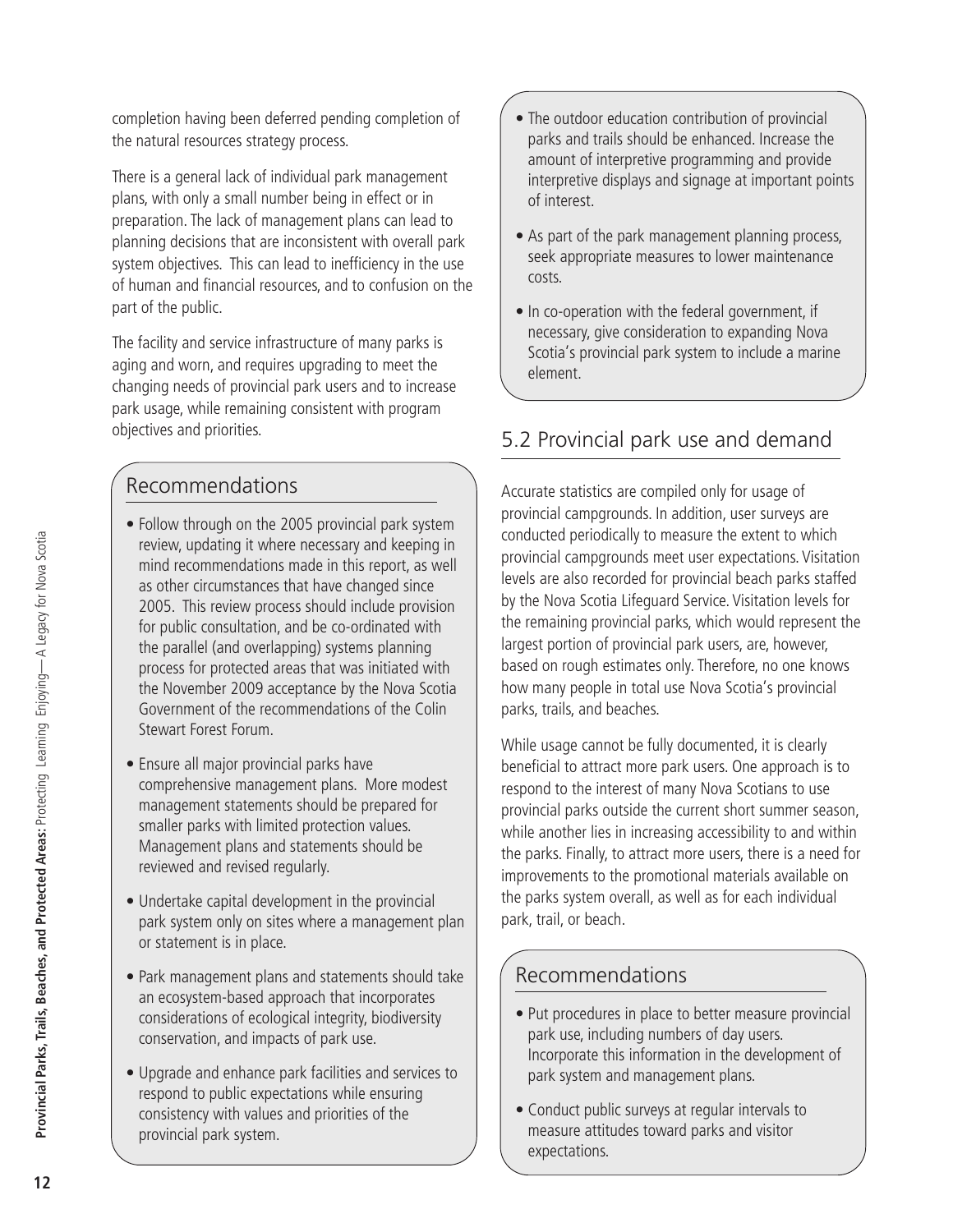- Explore options to facilitate use of provincial parks in the off seasons. For example, feasibility of a selfregistration system could be examined to extend campground use.
- Explore options to expand use of parks by increasing their accessibility to Nova Scotians and visitors, both in terms of those with disabilities, and in terms of those using public transit and active transportation.
- Make better use of modern electronic media and high-quality promotional materials to reach present and potential park users. In carrying out these activities, partnering at a provincial level should be arranged with the Department of Tourism, Culture and Heritage and the Tourism Industry Association of Nova Scotia.
- Place greater emphasis on promoting individual parks by identifying, in conjunction with the local community, the key features of each park to highlight in promotional materials.

## 5.3 Monitoring and research

The availability of accurate and comprehensive information is necessary to make informed park management decisions. Currently, adequate resource inventory information is not available for most provincial parks, and resources are not available to collect this information. As well, the provincial park system's protection role makes it the ideal venue to conduct research; however, no concerted efforts are made to encourage research in parks by others.

## Recommendations

- More resources should be devoted to inventorying and researching natural and cultural heritage values contained in the park system. In particular, an inventory should be carried out for each park, with priority attention to those parks with a provincially significant protection role. Information gathered from these activities should provide the foundation for park management plans.
- Priority attention should be given to monitoring species and natural processes deemed to be at risk. Changes to management practices should be based on the results of the monitoring.
- The Department of Natural Resources should encourage and foster inventorying, monitoring, and research activities in provincial parks carried out by qualified non-governmental organizations, universities, and other groups and organizations in consultation with department staff. Such work should contribute to the needs of the park system and the results must be made available to the department.
- Engage local communities, interest groups, and interested individuals in the park inventorying and information-gathering process. Consider developing an Internet-based information collection capability, and synergistic linkages with other educational, social, and cultural facilities near each park.

## 5.4 Provincial trails

An extensive network of trails has evolved across Nova Scotia, however, this section of the report concerns itself primarily with trails established on Crown land and on abandoned railway corridors, which are under the jurisdiction of the Department of Natural Resources.

In recent years, the province has moved to what is called a community-based approach to trail development and management, in which trails are typically established and maintained by local trails organizations, with guidance and funding support provided by the provincial government and through licensing fees for off-highway vehicles (OHVs). However, these initiatives and activities are occurring on an ad hoc basis, without clear direction or guidance at the provincial level. Provincial trails legislation was passed in 1980 and updated in 1989, yet only one trail has been designated to date. There is also potential for tension between community aspirations and the management objectives that apply to the lands on which a trail may be proposed. In an attempt to deal with issues arising from what was seen as poorly regulated OHV use, the province released its Off-Highway Vehicles in Nova Scotia Provincial Direction and Action Plan in October 2005. Several of the recommendations contained within the report dealt with trails issues.

Responsibility for abandoned railway lines, which have become a particular focal point of dissention, resides within the Department of Natural Resources. There has been competition and contention between motorized and non-motorized users. Against this background, the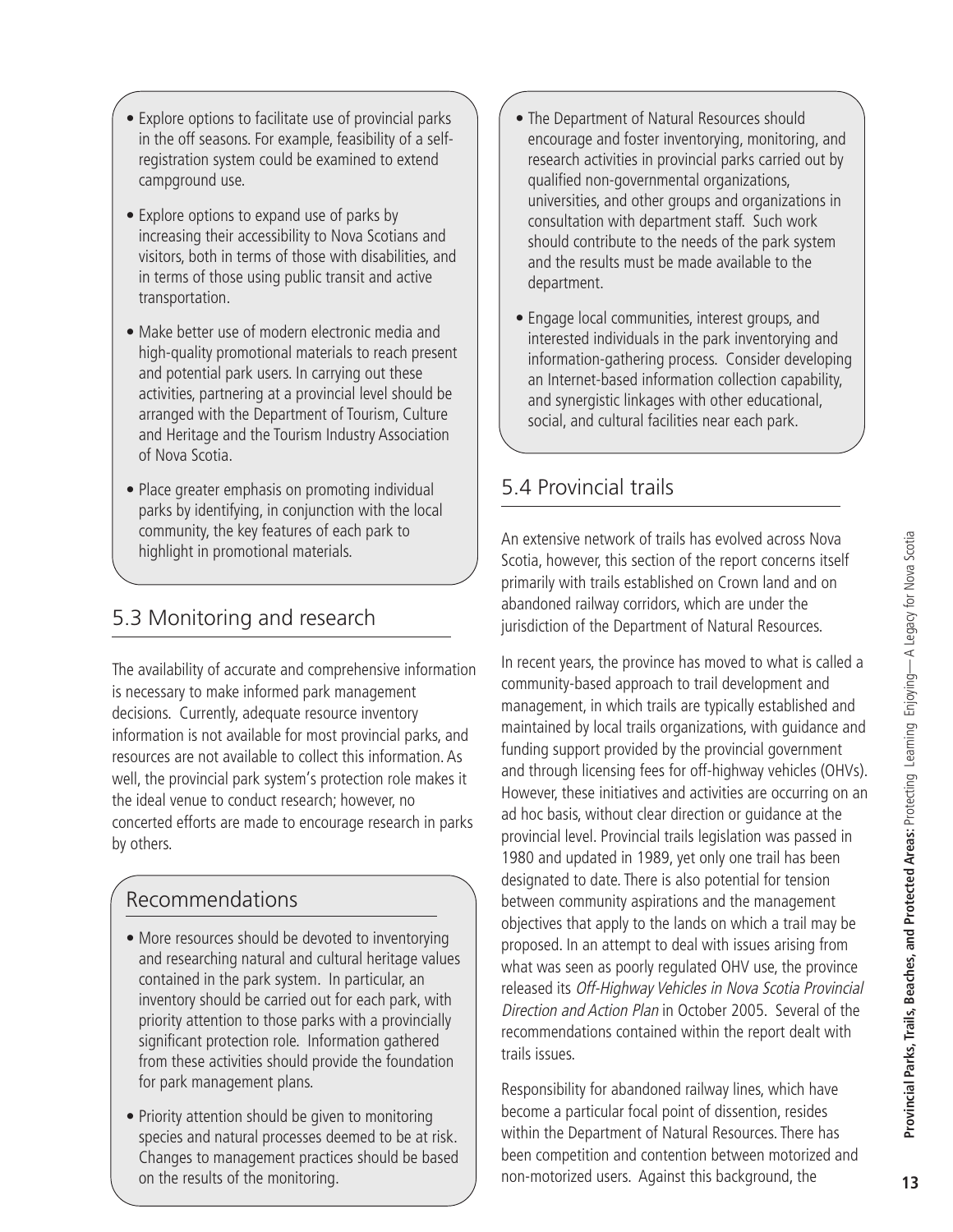province has adopted a shared-use approach in an effort to accommodate conflicting demands for access, use, and enjoyment of these popular corridors. Many argue that this policy has proven successful. Certainly it has led to the active involvement of OHV organizations in developing and managing many of the rail corridor trails. On the other hand, there is continuing controversy involving adjoining land owners where motorized use occurs in close proximity to dwellings. As well, active transportation advocates argue that shared trails can lead to displacement of nonmotorized users who feel they can no longer use the trails, and that the shared-use policy is therefore contrary to objectives relating to active living and healthy lifestyles.

The current process used to determine the trail uses that will be permitted on a given segment of rail corridor, and the manner by which a particular local group is permitted, through agreement, to develop and manage the trail is essentially a proponent-driven approach, "first past the post" in nature. Many feel that a more broadly based consultative approach should be adopted.

Finally, when the province took over the responsibility for abandoned railway corridors, it assumed the potential liabilities associated with creating trails systems on them. In particular the cost of removing or repairing unsafe railway bridges that are found on some trail segments is prohibitive.

## Recommendations

- Following review of the *Trails Act*, as recommended in Section 2.2 of this report, proceed with legal designation of rails-to-trails corridors and other provincially significant trails on Crown land in Nova Scotia.
- Establish, in consultation with the province's trails community, a provincial plan for trails in Nova Scotia to provide direction and guidance with respect to the province's outstanding trail resources and opportunities. This trail network should take into account the recommendations in the 2005 Off-Highway Vehicles in Nova Scotia Provincial Direction and Action Plan.
- Support community-based partnerships for developing and maintaining trails, ensuring that broad-based democratic processes are followed, placing a priority on partnerships involving municipalities, and taking into account provincial priorities.
- Review the shared-use policy, particularly with reference to abandoned railway corridors.Where populations and use levels warrant, give priority to active transportation and designate those segments for non-motorized use. Shared use should continue in more remote areas where OHV groups have taken on responsibility for trail development and maintenance, and comprise the predominant user group. Discussions regarding trail use should be subject to municipal and community review using democratic processes.
- Support efforts to establish long-distance hiking trails, where provincial parks, abandoned rail corridors, wilderness areas, or Crown land can provide linking opportunities.

## 5.5 Protected beaches

The recent State of the Coast report expressed concerns about the need for more ecologically oriented and integrated approaches to beach and coastal planning and management, particularly to respond to the effects of climate change.

## Recommendation

• Provincial land planning should involve careful assessment of areas around provincial protected beaches and associated coastlines to meet changing conditions, notably those resulting from climate change. This long-term planning will require expansion of designated areas around some beaches and associated coastal areas, to ensure that the natural beach systems are protected. Such actions must take a broad ecological perspective, and must occur within the context of major processes of change. In reviewing the Beaches Act (recommended in Section 2.2) the perspectives and approaches described here should be incorporated.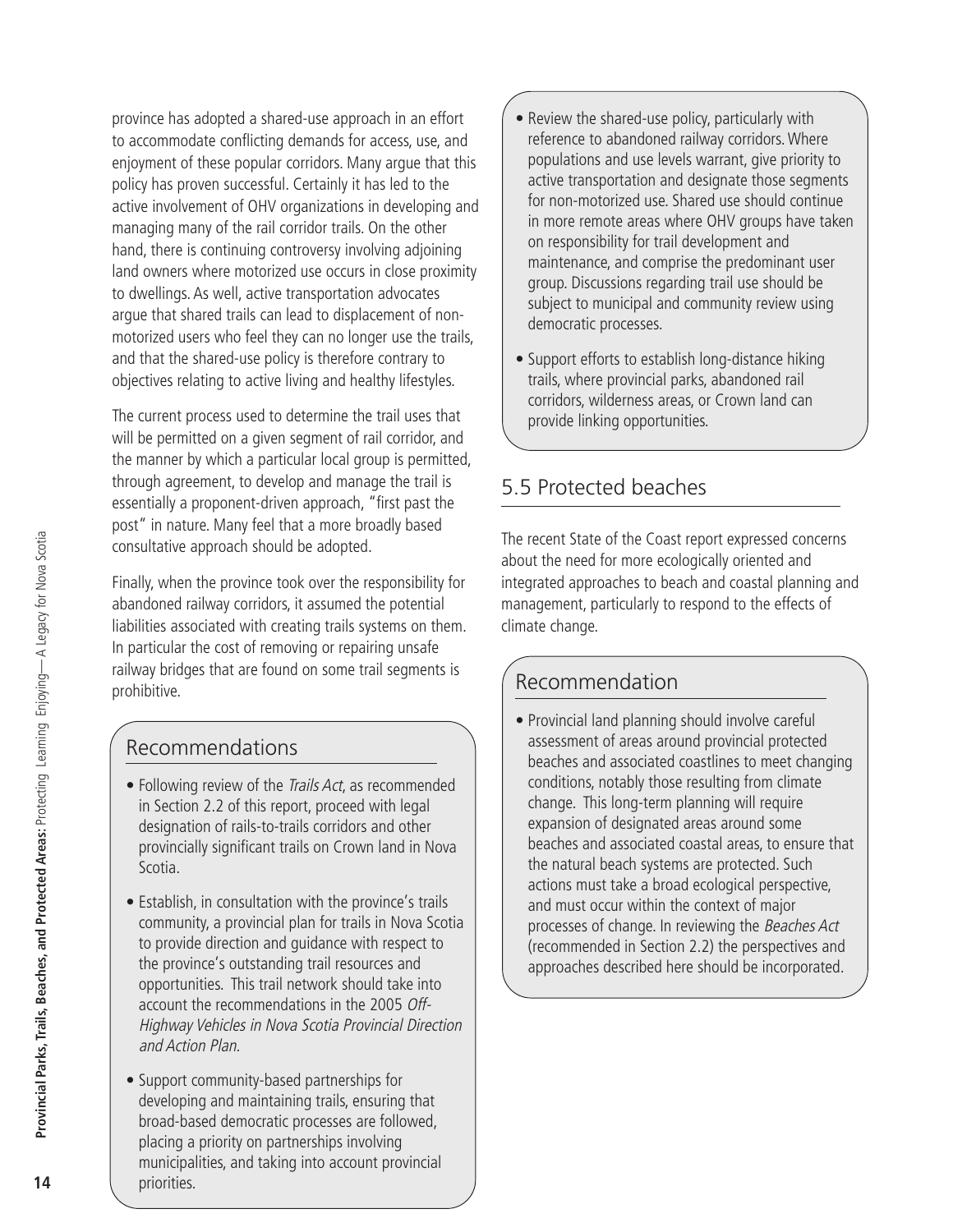# 6.0 PARTNERSHIPS AND PUBLIC ENGAGEMENT

### **Background/Rationale**

A variety of partnership and engagement arrangements exists for Nova Scotia's provincial parks and trails. These include various formal and informal arrangements that have emerged, some involving municipalities, community groups, non-governmental organizations, and the private sector.

Nova Scotia's parks have also benefited from a long history of public consultation. Some consultation processes occurred through local advisory committees, others through provincewide processes. Over the years, a variety of additional mechanisms have emerged, including open houses, newsletters, and use of the Internet.

All of these processes have demonstrated the desire on the part of Nova Scotians to have a say in decisions relating to provincial parks and trails.

### **Objectives**

In planning, developing, and operating Nova Scotia's system of provincial parks and trails, ensure full and effective engagement of the public and stakeholders; encourage partnerships; build a strong attachment of Nova Scotia's communities to their local provincial parks and trails; and ensure strong, effective interactions across provincial government departments.

#### **Issues and Discussion**

## 6.1 Public consultation and participation

There is clear potential to expand Nova Scotians' participation in managing provincial parks and trails. However, while public consultation processes have proven quite effective and have enabled significant public engagement, they have tended to be ad hoc, issueoriented, and focused on new park establishment or policy review processes. Furthermore, ongoing consultation processes have not been established or maintained in reference to the management and operation of individual

parks, nor have mechanisms been put in place to facilitate stakeholder engagement in the overall system on a regular basis.

## Recommendations

- Public and stakeholder consultation should be reaffirmed as an integral and essential component of processes for the planning, management, and operation of parks, trails, and protected areas. Consultation processes should be designed to engage the primary stakeholders, local communities and the general public on an ongoing basis.
- As recommended in Parks: A new policy for Nova Scotia (1988) but not implemented to date, a Nova Scotia Parks and Trails Advisory Board should be appointed, reporting to the minister, to provide an ongoing mechanism for Nova Scotians to provide advice and guidance regarding the provincial parks and trails.
- Local park advisory boards should be established where interest warrants. Even for parks run entirely by the province (as opposed to within partnerships), a local park advisory board would have the potential to realize a range of benefits. The province should put in place a clear set of options and guidelines for such advisory boards, which could range in terms of level of activity and responsibility, to match local needs and capabilities.
- Specific sector-oriented consultation mechanisms should be initiated and maintained as needed. An illustration of this would be a forum for regular ongoing consultation among all parties in the camping sector.

## 6.2 Community partnerships

Partnerships broaden the base of involvement in building, maintaining, and promoting provincial parks and trails, and help to bring non-governmental expertise and local initiative and enthusiasm into the process. Partnerships with Nova Scotian communities also enhance the local value of parks, and connect them with other local assets, attractions, and economic development opportunities. However, the current situation in developing and supporting partnerships reflects a patchwork of approaches.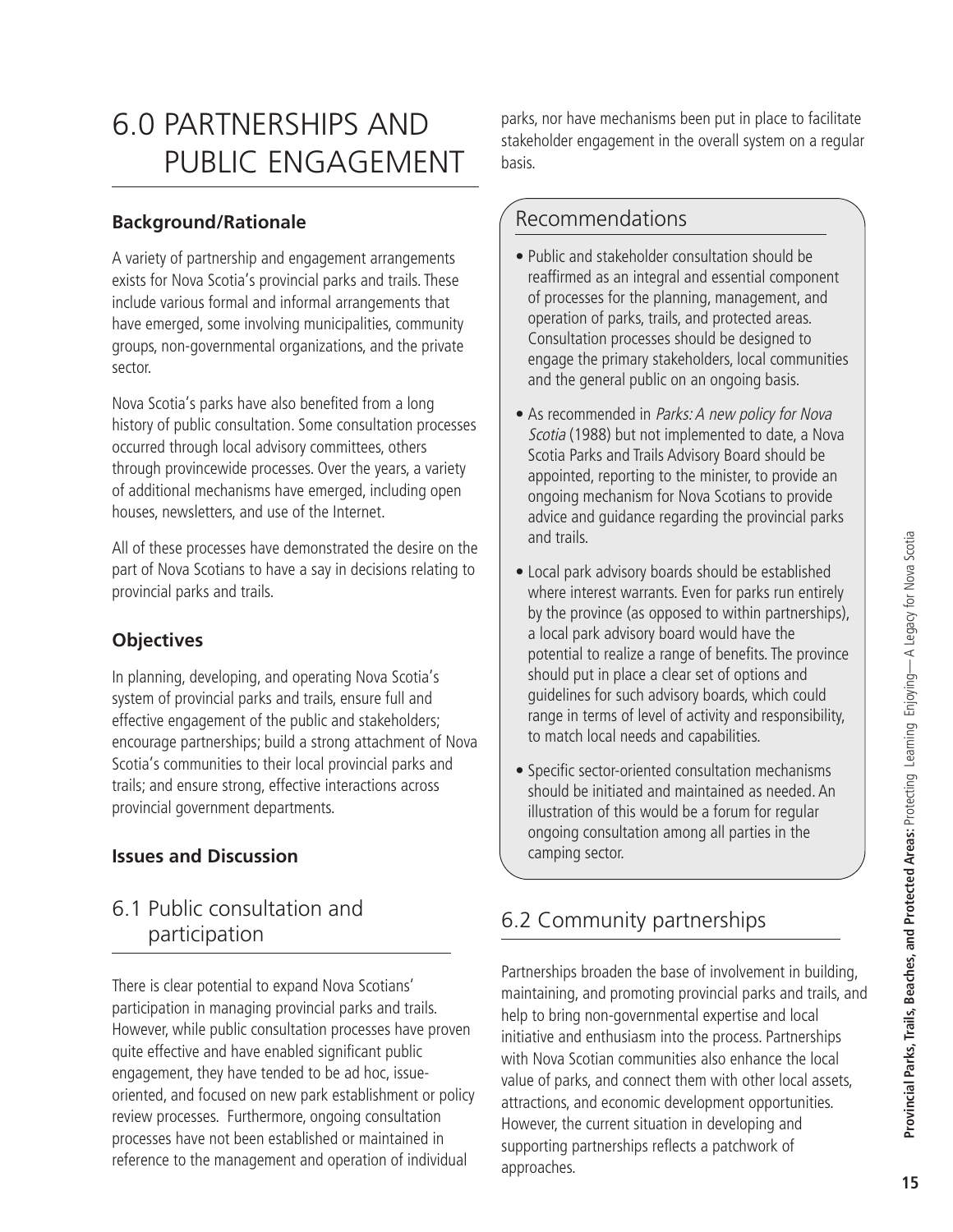To maximize the benefits of partnerships, a number of concerns must be addressed. On the one hand, there is an ongoing challenge the government will face of how to properly achieve provincial objectives within a partnership, given that those objectives may not fully align with those of partnering organizations.

On the other hand, from the perspective of community organizations and non-governmental organizations, there is a concern that partnerships can become (or are seen to become) a mechanism to download provincial costs and responsibilities – perhaps even as the province continues to "take credit" for the parks. Some local nongovernmental organizations currently do not feel that the department has provided them with adequate support in their park management and development efforts.

In addition, there is an overall concern about the sustainability of park management – and indeed of the existence of a given park – over the long term, within a partnership, given a shortage of resources and volunteers locally. This is exacerbated by the issue of insurance since, currently, local volunteer bodies developing and running parks must provide insurance, at significant cost, to cover their participants.

## Recommendations

- Community partnerships should be encouraged. However, clearer guidelines as to what constitutes a sustainable and equitable partnership for a provincial park or trail are needed. Partnerships should be based on long-term management agreements that clearly lay out roles and responsibilities, and which commit provincial resources to a reasonable extent. The Department of Natural Resources should establish a budget allocation specifically for community partnerships, with a priority on using the allocation to leverage funding from other revenue sources.
- As management plans are developed and implemented for each suitable provincial park, there should be strong collaboration with local communities and their residents, to enhance community benefits and to ensure consideration of connections to those communities' historical/cultural and ecological values, landscape aspects, best "niche" for the park, use issues, and necessary facilities.
- Nova Scotia's parks system needs to be seen within a community-centred place-based context that integrates considerations both within and beyond the parks themselves. As part of this approach to connecting provincial parks and other local assets, cross-publicity and cross-marketing of the various opportunities in a local area should be encouraged. This could include, for example, providing suitable information within parks about a local museum or sports facility, and, conversely, advertising a provincial park in those same sites. Furthermore, where possible, the natural and cultural heritage in a park should be linked to relevant local museums or other attractions; this is beneficial both for educational linkages and for tourism purposes.
- Particular attention should be paid to realizing the considerable potential that exists for greater involvement of municipalities in partnerships relating to both provincial parks and trails. Such partnerships can improve linkages with local historic and cultural assets, local recreational and educational facilities, and local businesses, as well as increase local participation in development and management of parks and trails. This also has the benefit of enhancing the stability of the partnership arrangement.
- In some cases, there may be potential for partnerships to be developed with the private sector to offer some services and facilities considered desirable, given park objectives, and which cannot be offered by the parks program.

## 6.3 Partnerships within government

Given the primary objective of the parks system is to protect key elements of Nova Scotia's natural and cultural heritage, and given the additional objectives relating to recreation, education, and tourism, it is not surprising that linkages across many provincial departments are crucial to achieving program objectives.

Most prominent amongst these departments are Health Promotion and Protection (healthy living, active transportation, and trails) and Tourism, Culture and Heritage (tourism product development, marketing, museums, archaeological, and historic resource protection). There are also strong existing and potential linkages with Economic and Rural Development (community economic development initiatives based on parks, trails, and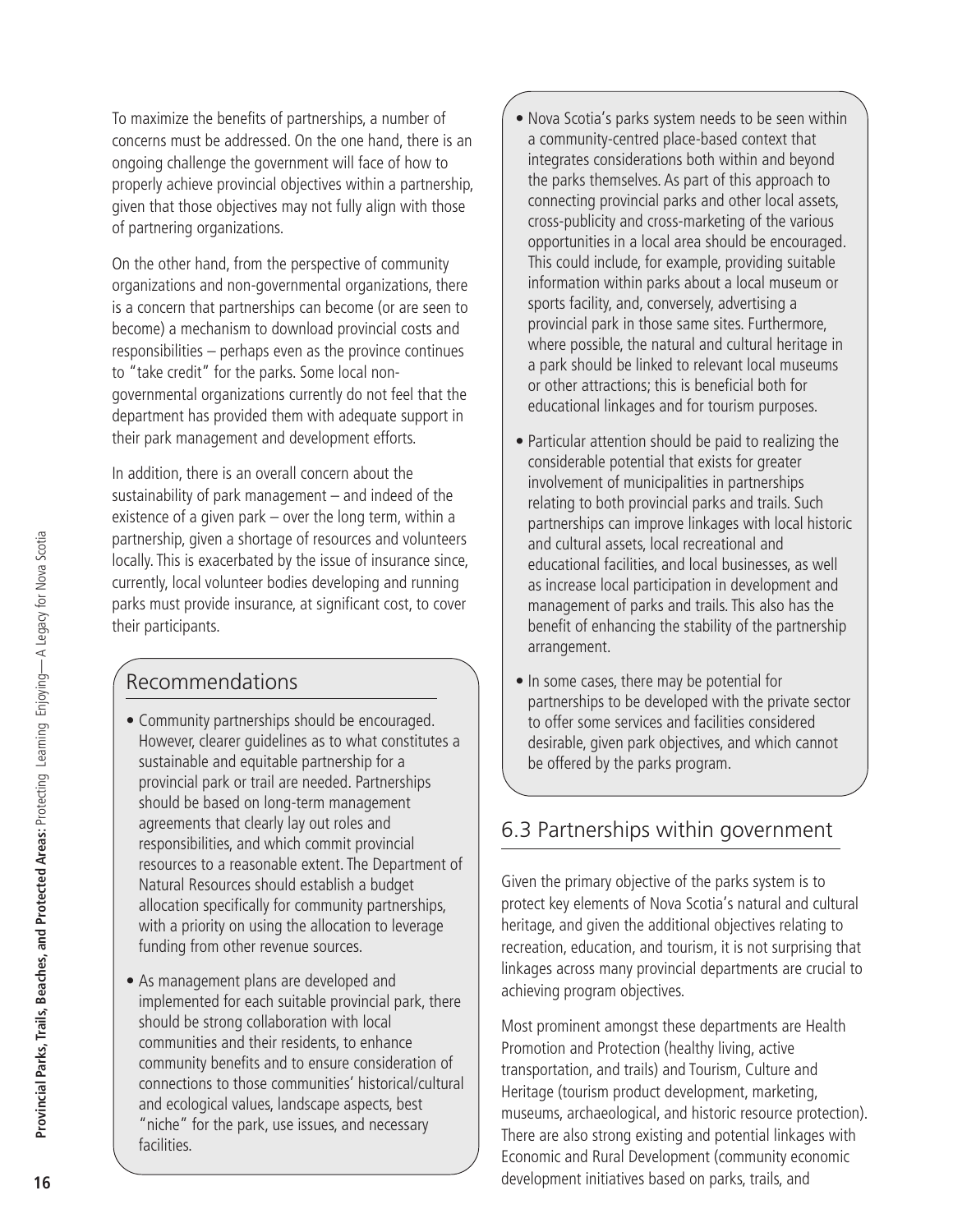protected areas) and, though yet to be established, with Education (outdoor education and interpretation). Co-ordination is needed to maximize benefits of program delivery across departmental lines, and to better serve Nova Scotians more effectively and efficiently.

## Recommendations

- An interdepartmental co-ordinating committee should be established to formally link the department or departments with responsibility for the parks and protected areas program (see Section 3) to the other departments with overlapping and complementary responsibilities, including Health Promotion and Protection; Tourism, Culture and Heritage; Economic and Rural Development; and Education.
- The departments of Natural Resources and Education should establish regular ongoing connections to take full advantage of the potential to improve the provision of outdoor education to youth. A more comprehensive and more year-round initiative is desirable, involving linkages from policy and planning levels through to those connecting individual schools and local provincial parks.
- Establish linkages between government departments and non-governmental organizations for the purpose of information sharing and to promote a shared approach to meeting park program objectives where areas of interest overlap.

# 7.0 THE BROADER **PROVINCIAL** PERSPECTIVE

## 7.1 Land use planning

## **Background/Rationale**

Nova Scotia's parks and protected areas system is set within a mosaic of land uses on both Crown and private land. Integrating and balancing parks and protected area objectives with other land uses is a challenge as it must be accomplished within this complex mix of land uses and ownerships, and must also take into account adjoining land uses. Effective mechanisms to guide and co-ordinate land use are not available in Nova Scotia. As a result, decisions taken in favour of one land use may have detrimental effects on parks and protected areas, and in some cases, vice versa.

### **Objective**

To establish comprehensive, transparent, and effective land use planning processes in Nova Scotia.

### **Issues and Discussion**

Nova Scotia has the second-lowest percentage (24 per cent) of publicly owned land of all Canadian provinces and territories. This limited land base is under ever-increasing demands from a variety of land and resource uses and users. However, planning for the use of Crown land has traditionally tended to be equated with forest management planning, with secondary considerations given to wildlife and outdoor recreation uses. This approach, however narrow, aligns with the purpose section of the Crown Lands Act.

The department's Integrated Resource Management approach was meant to be a decision-making process that would co-ordinate resource use so that long-term sustainable benefits are optimized and conflicts among users minimized. It was to include planning for minerals, forests, recreation, wilderness, energy, wildlife, and parks. It assigned Crown lands to three broad categories, with the third being "lands specifically allocated to special uses" (e.g., parks or protected areas).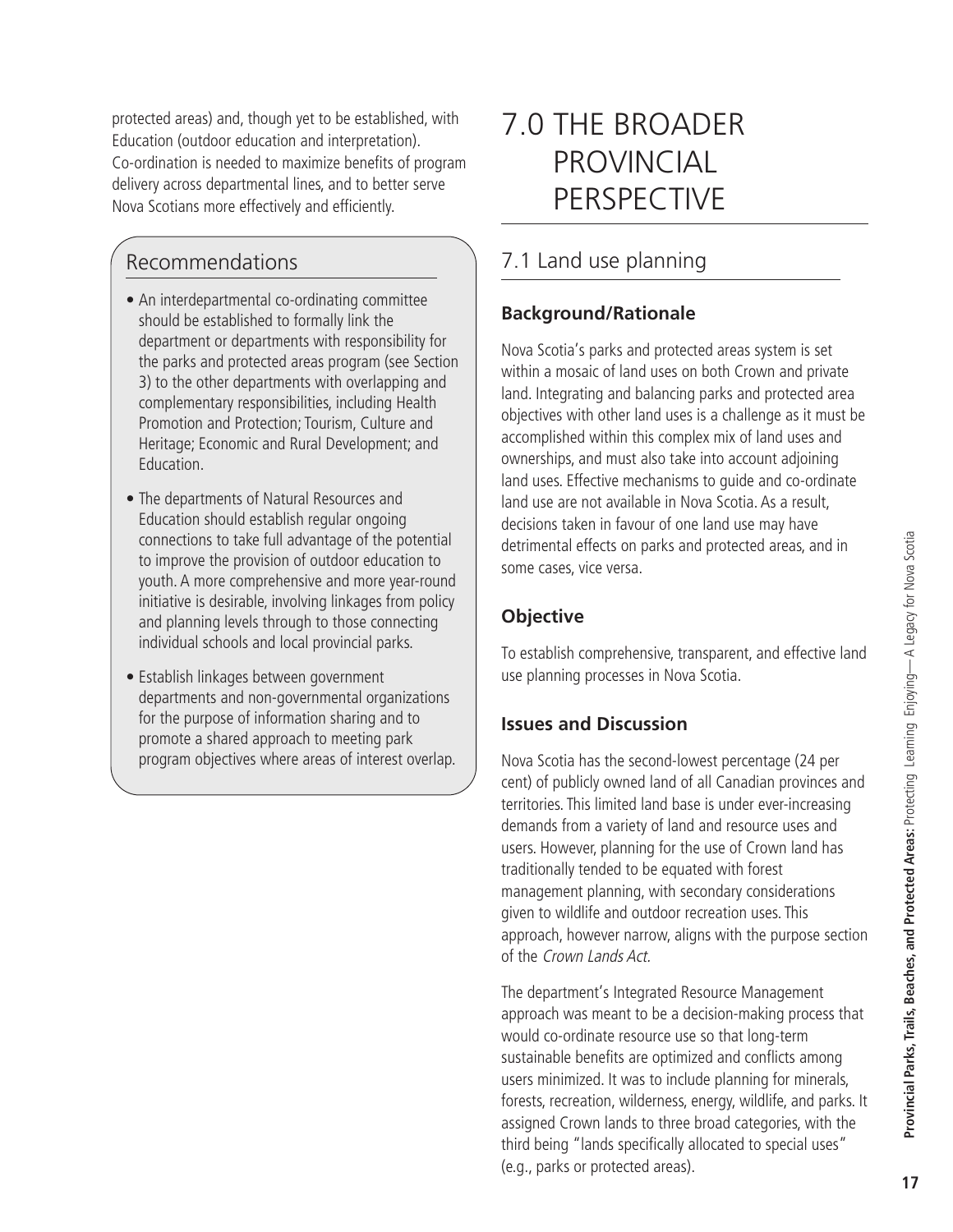However, since the inception of the Integrated Resource Management process, only those Crown lands that already had special-use status have been classified in that third category. It has taken public advocacy or other initiatives to get any additional areas of Crown land protected.

Planning is done at the municipal level for private lands where the emphasis is on land development and associated controls. Parks and protected areas, and biodiversity conservation, generally do not enter the picture. There is provision for the province to adopt provincial statements of interest in the use and development of land, with which municipal plans must comply; however, only five such statements have been developed to date.

## Recommendations

- A comprehensive land use planning process should be established for Crown lands, which recognizes the full range and legitimacy of land and resource objectives that apply, includes provision for effective public and stakeholder input, and leads to a clear articulation of the intended role(s) of respective Crown land blocks and parcels. This process should adopt an ecosystem-based approach and give primary consideration to land stewardship and biodiversity conservation.
- A land use planning function should be established within the Department of Natural Resources, which is separate and apart from, but closely linked with, the various resource and program sectors with interests in Crown land (i.e., minerals, forestry, biodiversity, outdoor recreation, nature-based tourism, parks and protected areas).
- Provincial statements of interest should be expanded to give direction to the identification and protection of lands and resources of provincial significance as potential parks and protected areas, recreation and scenic resources, and lands of importance for biodiversity conservation and provision of ecosystem services.
- A provincial land use plan or framework should be developed for Nova Scotia, which would identify lands and resources of provincial significance and establish open and transparent consultation and decision-making processes to achieve a balanced approach to protection, use, and development.

## 7.2 Private land conservation

### **Background/Rationale**

As only 24 per cent of Nova Scotia is publicly owned, and private lands are disproportionately rich in biodiversity, private land conservation is essential to achieving provincial targets for natural area protection.

## **Objective**

To recognize and support the role of private land conservation in contributing to the province's protection objectives.

### **Issues and Discussion**

The Nova Scotia Government has recognized the importance of non-governmental land trusts in private land conservation. Land trusts can receive donations of land, enter into conservation easements, and bring matching funding to the table where purchase is necessary. In recent years, the province has taken steps to encourage and enable this approach, and it is recognized that additional measures are needed to enhance the effectiveness of private land conservation efforts.

## Recommendation

• There should be close collaboration and partnering between the provincial government (including the parks and protected areas program) and the land trust community to support provincial goals, both for the parks and protected areas system itself and to help achieve targets for land conservation and protection (notably EGSPA's target). This collaboration should include the building of capacity among land trusts, and suitable data sharing.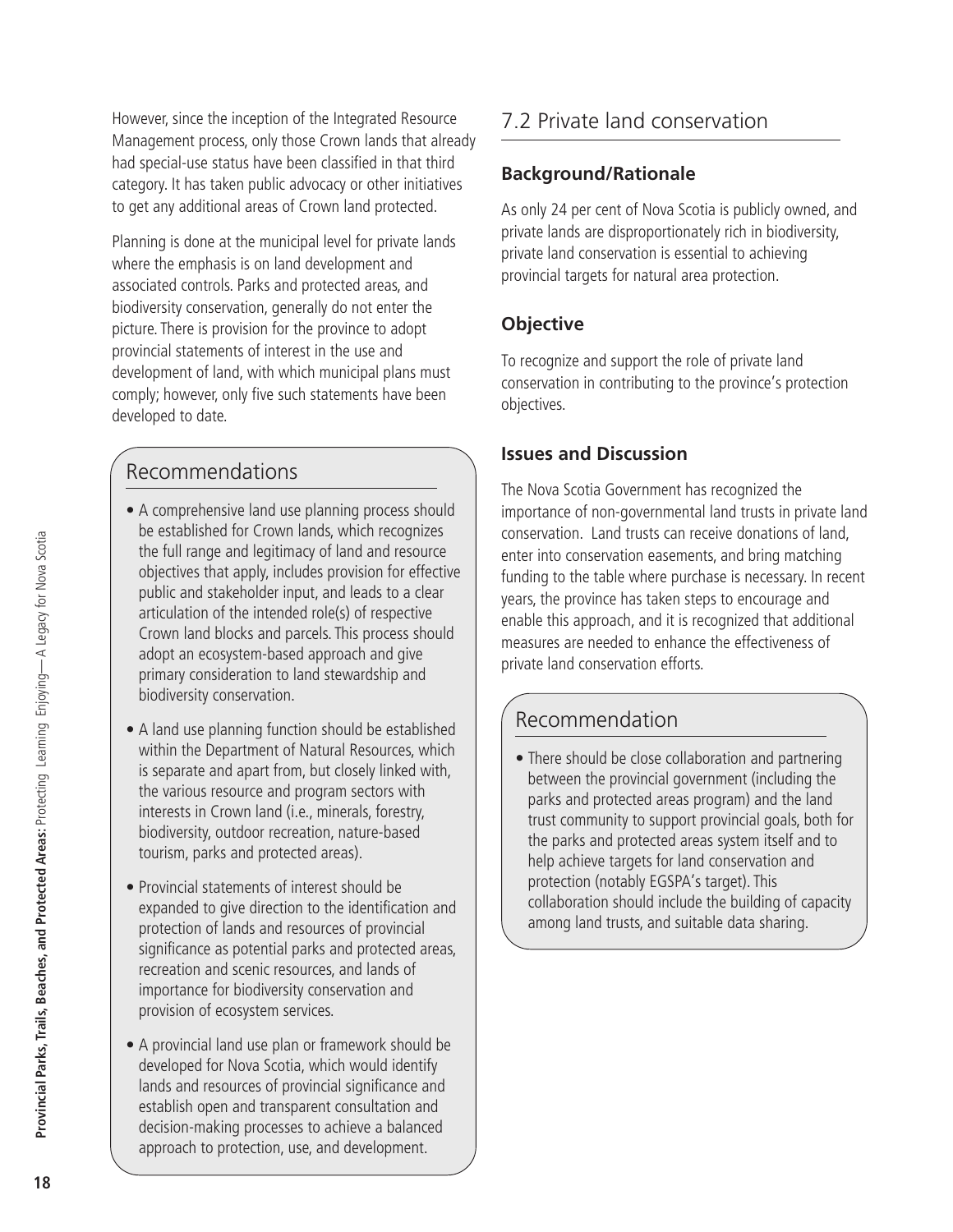## 7.3 Knowledge advisory panel

#### **Background/Rationale**

Now more than ever the Department of Natural Resources is challenged by environmental issues and conflicts over the management of its protected area system and Crown lands in general. Concern about climate change and its potential impacts on the province is gaining increasing attention. The department needs to put in place a forum for obtaining informed advice for dealing with these increasingly complex and divisive issues.

#### **Issues and Discussion**

As has been mentioned earlier in this report, the Department of Natural Resources lacks budget and the staff capability to address even some of its highest priority tasks. Given the increasing complexity of issues and of public demands facing the department it is unlikely, even under the most optimistic scenario, that it would have the internal specialized knowledge resources available to carry out its work effectively.

#### **Objective**

To increase the Department of Natural Resources' capacity to deal with issues requiring a high degree of specialized knowledge in an interdisciplinary manner.

### Recommendation

• Establish an interdisciplinary knowledge advisory panel to the Department of Natural Resources to provide a forum for assistance in making informed management decisions in areas that affect the department. This should incorporate a broad range of sources including traditional knowledge, and social and scientific knowledge.

# 8.0 PARKS PANEL OF EXPERTISE LIST OF RECOMMENDATIONS

- 1. Maintain the existing four core objectives for the provincial parks system.
- 2. Place protection of our natural and cultural heritage as the overriding objective of the provincial parks system. Species at risk and unique or rare natural and historical elements should be given particular emphasis.
- 3. Give greater emphasis to the protection and interpretation of cultural heritage assets within the parks program.
- 4. Provide greater attention and support to the educational role of the parks program.
- 5. Undertake a comprehensive review and updating of the Provincial Parks Act, the Trails Act, and the Beaches Act, to ensure that they fully reflect the priorities described in Section 2.1 and meet evolving management needs and public expectations. In particular, revisions should incorporate a focus on protection of natural and cultural heritage, and the importance of ecosystem-based management approaches.
- 6. Conduct a thorough review and updating of the 1988 document, Parks: <sup>A</sup> new policy for Nova Scotia, to ensure that policies reflect priorities among park system objectives.
- 7. Conduct a thorough review and updating of all provincial park policies and guidelines to ensure that park lands are managed consistently, efficiently, and effectively across the province. Policies dealing with, among others, natural and cultural heritage, planning and maintenance procedures, visitor services, partnerships, and commercial services should be created and/or updated as necessary.
- 8. The parks and protected areas system in Nova Scotia should be conceived as being comprised of the full range of land- and water-based elements of the system, including provincial parks, park reserves, trails, protected beaches, wilderness areas, nature reserves, heritage rivers, and Crown land in terms of recreation opportunities.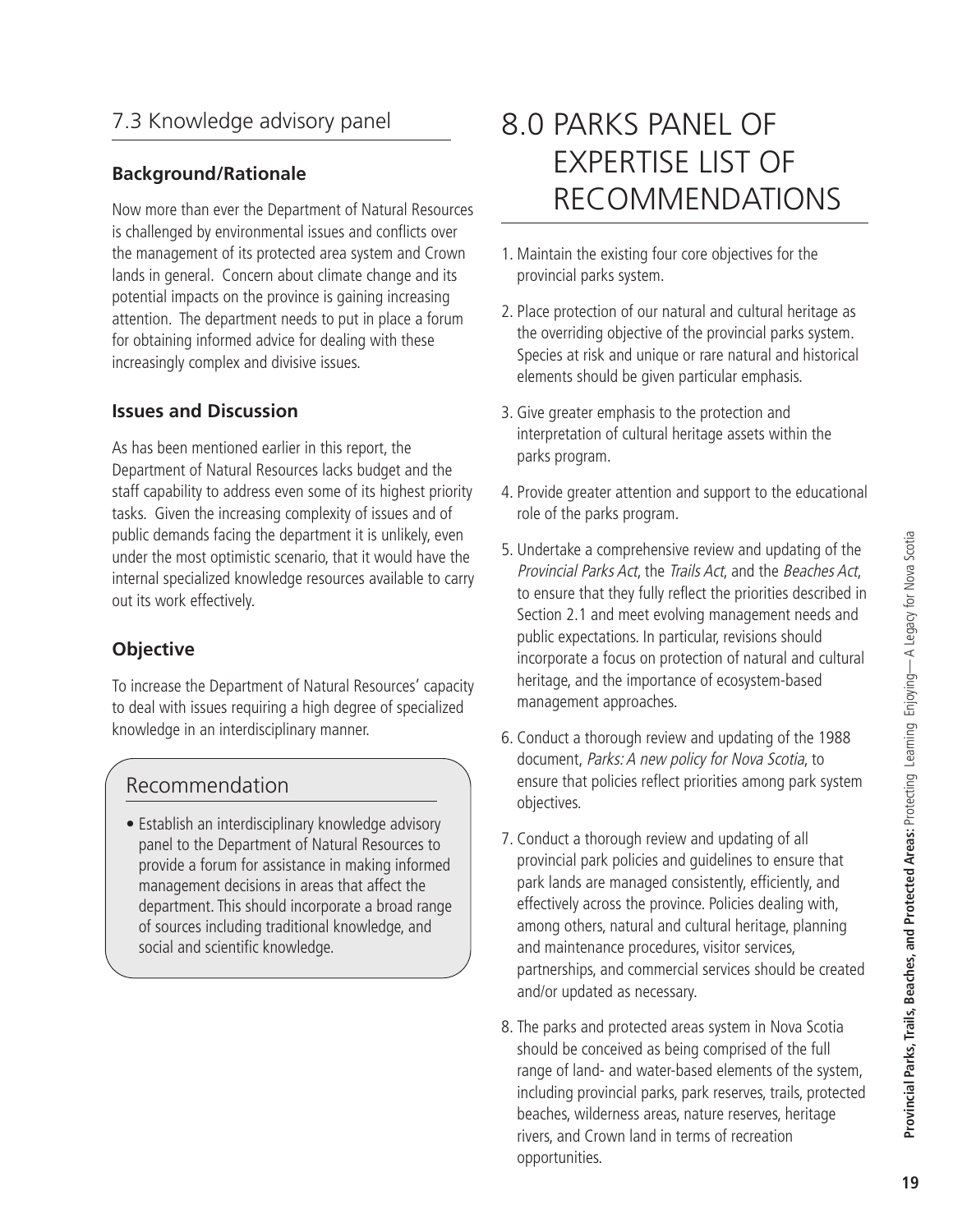- 9. A coherent, fully integrated and functional parks and protected areas program should be established within the provincial government. The purposes and objectives of the program should be set out clearly, and a report to government on the status of the program should be submitted annually.
- 10.a The Department of Natural Resources should undergo a fundamental reworking, restructuring, and renaming to emphasize a reorientation of the department toward land stewardship, biodiversity conservation, protection of provincially significant natural and cultural heritage, and an integrated approach to ecosystem-based management, particularly for parks and protected areas, and on Crown lands.
	- b. If fundamental change such as that described in Section 3.2 is carried out, then the parks and protected areas program should be brought together within the renewed department, reporting to the deputy minister.
- c. If the Department of Natural Resources is not fundamentally changed, responsibility for the provincial parks program should be transferred to the Department of Environment, thereby unifying the parks and protected areas program in that department. In this case, consideration should be given to integrating within that department responsibilities for managing the parks and protected areas program, biodiversity conservation and wildlife, and Crown land planning and management.
- 11. If the parks and protected areas program remains split across departments, then co-ordination of closely related system elements and programs within and between departments is crucial, through the establishment of a clearly mandated and accountable interdepartmental program management committee, reporting to the respective deputy ministers.
- 12. Regardless of the organizational arrangement adopted, the respective roles and responsibilities for planning and operations in the parks and protected areas program should be clarified and streamlined.
- 13. Undertake a comprehensive review of funding requirements for the provincial park program with the aim of establishing core funding targets for: park management and development, capital maintenance of existing park infrastructure, existing park upgrading, park redevelopment, and new park development.
- 14. As part of a provincial park system review (see Section 5), take a balanced approach that recognizes the importance of upgrading existing parks and developing new parks, while also closing those that no longer meet park program objectives. Consider removing the latter from the system either through deregulation or transfer to local government, to which they may be of some value. The review should also propose removing or closing facilities and services offered within parks that no longer meet public needs or park program objectives.
- 15. Cost saving and cost recovery objectives should not take precedence over social, economic, environmental, and community development objectives.
- 16. Develop new funding sources and arrangements, new sources of revenue, and new partnerships to support the provincial park system and to deliver programs, while maintaining consistency with program objectives and priorities.
- 17. Put a capital funding arrangement in place that is consistent and predictable from year to year.
- 18. Provide staffing levels sufficient to deliver the provincial park program efficiently and effectively.
- 19. Ensure that up-to-date technology is used in the workplace.
- 20. Provide staff with professional and technical training to improve on-the-job effectiveness.
- 21. Follow through on the 2005 provincial park system review, updating it where necessary and keeping in mind recommendations made in this report, as well as other circumstances that have changed since 2005. This review process should include provision for public consultation, and be co-ordinated with the parallel (and overlapping) systems planning process for protected areas that was initiated with the November 2009 acceptance by the Nova Scotia Government of the recommendations of the Colin Stewart Forest Forum.
- 22. Ensure all major provincial parks have comprehensive management plans. More modest management statements should be prepared for smaller parks with limited protection values. Management plans and statements should be reviewed and revised regularly.

Legacy for Nova Scotia

**20**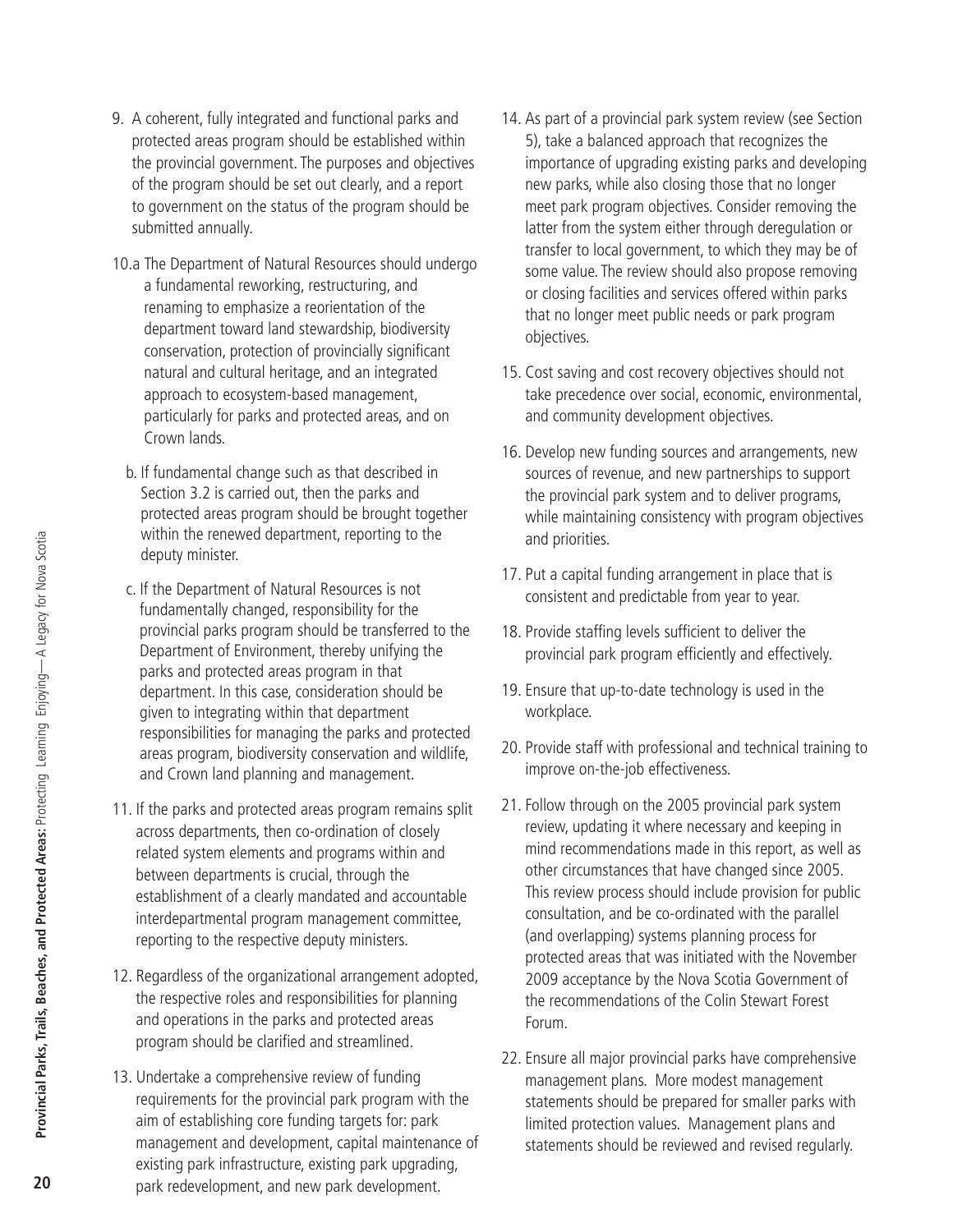- 23. Undertake capital development in the provincial park system only on sites where a management plan or statement is in place.
- 24. Park management plans and statements should take an ecosystem-based approach that incorporates considerations of ecological integrity, biodiversity conservation, and impacts of park use.
- 25. Upgrade and enhance park facilities and services to respond to public expectations while ensuring consistency with values and priorities of the provincial park system.
- 26. The outdoor education contribution of provincial parks and trails should be enhanced. Increase the amount of interpretive programming and provide interpretive displays and signage at important points of interest.
- 27. As part of the park management planning process, seek appropriate measures to lower maintenance costs.
- 28. In co-operation with the federal government, if necessary, give consideration to expanding Nova Scotia's provincial park system to include a marine element.
- 29. Put procedures in place to better measure provincial park use, including numbers of day users. Incorporate this information in the development of park system and management plans.
- 30. Conduct public surveys at regular intervals to measure attitudes toward parks and visitor expectations.
- 31. Explore options to facilitate use of provincial parks in the off seasons. For example, feasibility of a selfregistration system could be examined to extend campground use.
- 32. Explore options to expand use of parks by increasing their accessibility to Nova Scotians and visitors, both in terms of those with disabilities, and in terms of those using public transit and active transportation.
- 33. Make better use of modern electronic media and highquality promotional materials to reach present and potential park users. In carrying out these activities, partnering at a provincial level should be arranged with the Department of Tourism, Culture and Heritage and the Tourism Industry Association of Nova Scotia.
- 34. Place greater emphasis on promoting individual parks by identifying, in conjunction with the local community, the key features of each park to highlight in promotional materials.
- 35. More resources should be devoted to inventorying and researching natural and cultural heritage values contained in the park system. In particular, an inventory should be carried out for each park, with priority attention to those parks with a provincially significant protection role. Information gathered from these activities should provide the foundation for park management plans.
- 36. Priority attention should be given to monitoring species and natural processes deemed to be at risk. Changes to management practices should be based on the results of the monitoring.
- 37. The Department of Natural Resources should encourage and foster inventorying, monitoring, and research activities in provincial parks carried out by qualified non-governmental organizations, universities, and other groups and organizations in consultation with department staff. Such work should contribute to the needs of the park system and the results must be made available to the department.
- 38. Engage local communities, interest groups, and interested individuals in the park inventorying and information-gathering process. Consider developing an Internet-based information collection capability, and synergistic linkages with other educational, social, and cultural facilities near each park.
- 39. Following review of the *Trails Act*, as recommended in Section 2.2, proceed with legal designation of rails-totrails corridors and other provincially significant trails on Crown land in Nova Scotia.
- 40. Establish, in consultation with the province's trails community, a provincial plan for trails in Nova Scotia to provide direction and guidance with respect to the province's outstanding trail resources and opportunities. This trail network should take into account the recommendations in the 2005 Off-Highway Vehicles in Nova Scotia Provincial Direction and Action Plan.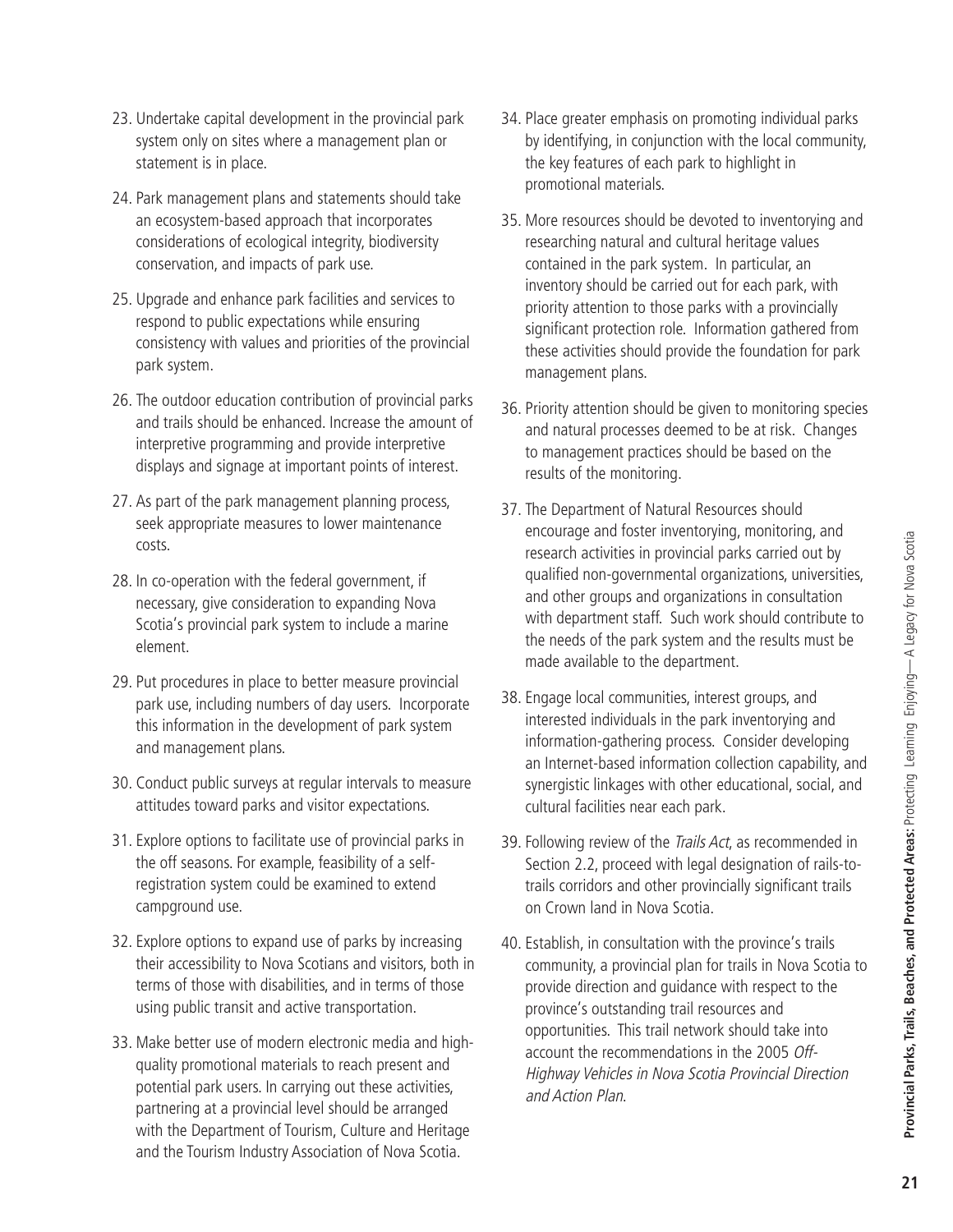- 41. Support community-based partnerships for developing and maintaining trails, ensuring that broad-based democratic processes are followed, placing a priority on partnerships involving municipalities, and taking into account provincial priorities.
- 42. Review the shared-use policy, particularly with reference to abandoned railway corridors.Where populations and use levels warrant, give priority to active transportation and designate those segments for non-motorized use. Shared use should continue in more remote areas where OHV groups have taken on responsibility for trail development and maintenance, and comprise the predominant user group. Discussions regarding trail use should be subject to municipal and community review using democratic processes.
- 43. Support efforts to establish long-distance hiking trails, where provincial parks, abandoned rail corridors, wilderness areas, or Crown land can provide linking opportunities.
- 44. Provincial land planning should involve careful assessment of areas around provincial protected beaches and associated coastlines to meet changing conditions, notably those resulting from climate change. This long-term planning will require expansion of designated areas around some beaches and associated coastal areas, to ensure that the natural beach systems are protected. Such actions must take a broad ecological perspective, and must occur within the context of major processes of change. In reviewing the Beaches Act (recommended in Section 2.2) the perspectives and approaches described here should be incorporated.
- 45. Public and stakeholder consultation should be reaffirmed as an integral and essential component of processes for the planning, management, and operation of parks, trails, and protected areas. Consultation processes should be designed to engage the primary stakeholders, local communities and the general public on an ongoing basis.
- 46. As recommended in Parks: <sup>A</sup> new policy for Nova Scotia (1988) but not implemented to date, a Nova Scotia Parks and Trails Advisory Board should be appointed, reporting to the minister, to provide an ongoing mechanism for Nova Scotians to provide advice and guidance regarding the provincial parks and trails.
- 47. Local park advisory boards should be established where interest warrants. Even for parks run entirely by the province (as opposed to within partnerships), a local park advisory board would have the potential to realize a range of benefits. The province should put in place a clear set of options and guidelines for such advisory boards, which could range in terms of level of activity and responsibility, to match local needs and capabilities.
- 48. Specific sector-oriented consultation mechanisms should be initiated and maintained as needed. An illustration of this would be a forum for regular ongoing consultation among all parties in the camping sector.
- 49. Community partnerships should be encouraged. However, clearer guidelines as to what constitutes a sustainable and equitable partnership for a provincial park or trail are needed. Partnerships should be based on long-term management agreements that clearly lay out roles and responsibilities, and which commit provincial resources to a reasonable extent. The Department of Natural Resources should establish a budget allocation specifically for community partnerships, with a priority on using the allocation to leverage funding from other revenue sources.
- 50. As management plans are developed and implemented for each suitable provincial park, there should be strong collaboration with local communities and their residents, to enhance community benefits and to ensure consideration of connections to those communities' historical/cultural and ecological values, landscape aspects, best "niche" for the park, use issues, and necessary facilities.
- 51. Nova Scotia's parks system needs to be seen within a community-centred place-based context that integrates considerations both within and beyond the parks themselves. As part of this approach to connecting provincial parks and other local assets, cross-publicity and cross-marketing of the various opportunities in a local area should be encouraged. This could include, for example, providing suitable information within parks about a local museum or sports facility, and, conversely, advertising a provincial park in those same sites. Furthermore, where possible, the natural and cultural heritage in a park should be linked to relevant local museums or other attractions; this is beneficial both for educational linkages and for tourism purposes.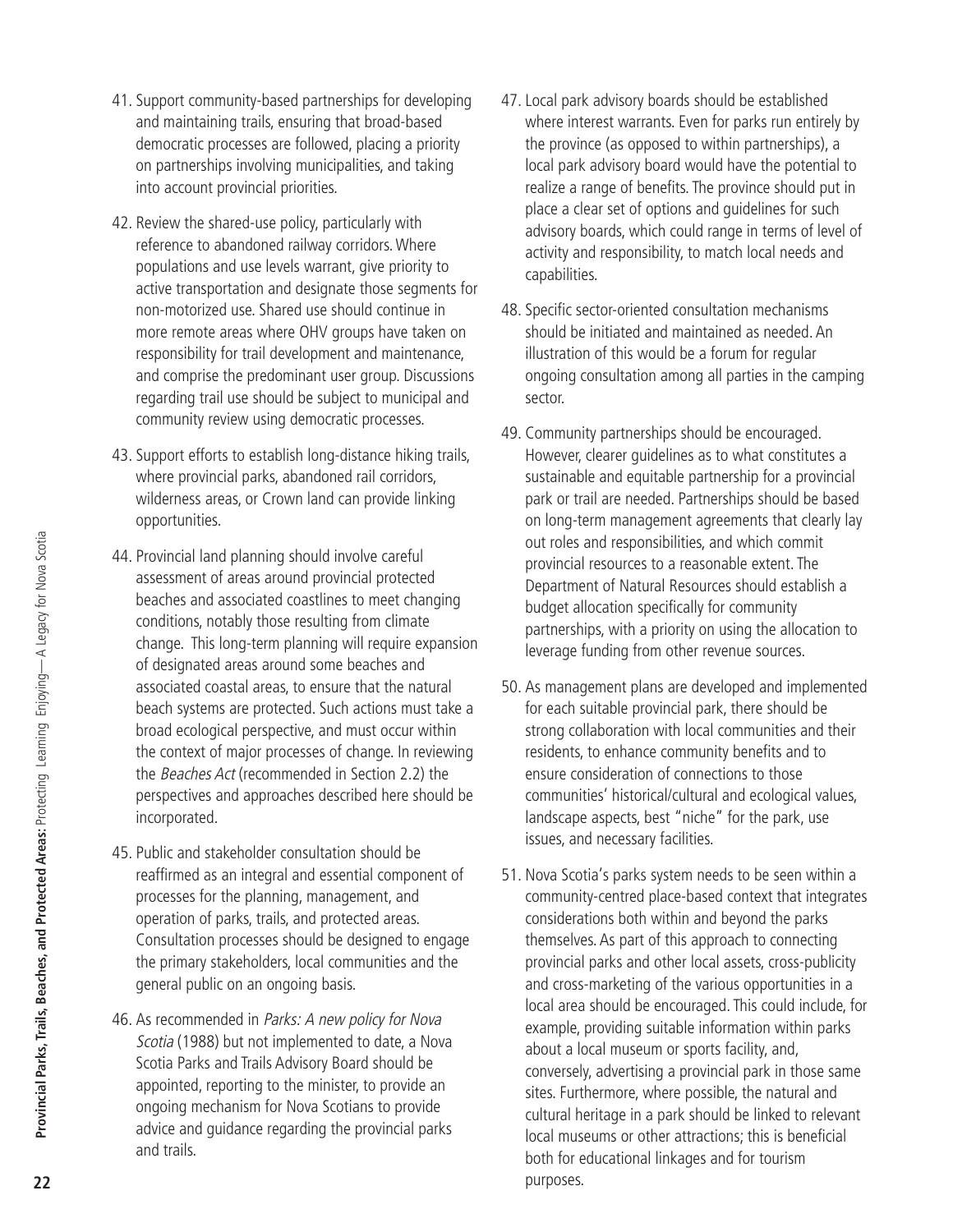- 52. Particular attention should be paid to realizing the considerable potential that exists for greater involvement of municipalities in partnerships relating to both provincial parks and trails. Such partnerships can improve linkages with local historic and cultural assets, local recreational and educational facilities, and local businesses, as well as increase local participation in development and management of parks and trails. This also has the benefit of enhancing the stability of the partnership arrangement.
- 53. In some cases, there may be potential for partnerships to be developed with the private sector to offer some services and facilities considered desirable, given park objectives, and which cannot be offered by the parks program.
- 54. An interdepartmental co-ordinating committee should be established to formally link the department or departments with responsibility for the parks and protected areas program (see Section 3) to the other departments with overlapping and complementary responsibilities, including Health Promotion and Protection; Tourism, Culture and Heritage; Economic and Rural Development; and Education.
- 55. The departments of Natural Resources and Education should establish regular ongoing connections to take full advantage of the potential to improve the provision of outdoor education to youth. A more comprehensive and more year-round initiative is desirable, involving linkages from policy and planning levels through to those connecting individual schools and local provincial parks.
- 56. Establish linkages between government departments and non-governmental organizations for the purpose of information sharing and to promote a shared approach to meeting park program objectives where areas of interest overlap.
- 57. A comprehensive land use planning process should be established for Crown lands, which recognizes the full range and legitimacy of land and resource objectives that apply, includes provision for effective public and stakeholder input, and leads to a clear articulation of the intended role(s) of respective Crown land blocks and parcels. This process should adopt an ecosystembased approach and give primary consideration to land stewardship and biodiversity conservation.
- 58. A land use planning function should be established within the Department of Natural Resources, which is separate and apart from, but closely linked with, the various resource and program sectors with interests in Crown land (i.e., minerals, forestry, biodiversity, outdoor recreation, nature-based tourism, parks and protected areas).
- 59. Provincial statements of interest should be expanded to give direction to the identification and protection of lands and resources of provincial significance as potential parks and protected areas, recreation and scenic resources, and lands of importance for biodiversity conservation and provision of ecosystem services.
- 60. A provincial land use plan or framework should be developed for Nova Scotia, which would identify lands and resources of provincial significance and establish open and transparent consultation and decisionmaking processes to achieve a balanced approach to protection, use, and development.
- 61. There should be close collaboration and partnering between the provincial government (including the parks and protected areas program) and the land trust community to support provincial goals, both for the parks and protected areas system itself and to help achieve targets for land conservation and protection (notably EGSPA's target). This collaboration should include the building of capacity among land trusts, and suitable data sharing.
- 62. Establish an interdisciplinary knowledge advisory panel to the Department of Natural Resources to provide a forum for assistance in making informed management decisions in areas that affect the department. This should incorporate a broad range of sources including traditional knowledge, and social and scientific knowledge.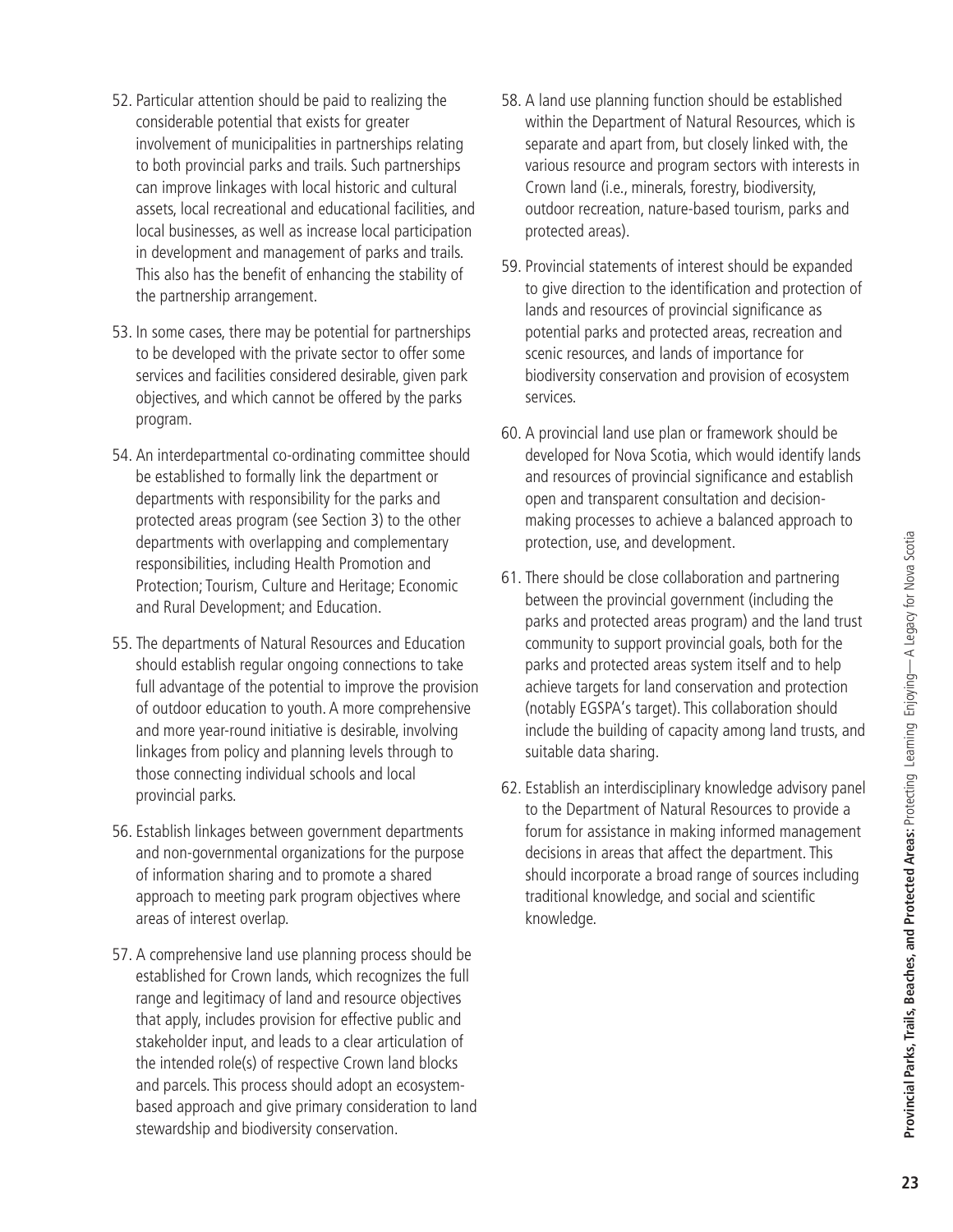# 9.0 GLOSSARY

#### **Active transportation**

Any form of self-propelled (non-motorized) transportation that relies on the use of human energy such as walking, cycling, inline skating, and jogging. These modes can utilize on-road and off-road facilities (sidewalks, bike lanes, multi-use trails) and may also be combined with public (land and water) transit, especially for trips to and from work, shopping and entertainment areas, school and other community facilities like recreation centres. (from: Active Transportation Plan. Prepared for Halifax Regional Municipality by SGE Acres Limited in association with Marshall, Macklin Monaghan and Go For Green. August, 2006).

#### **Colin Stewart Forest Forum**

A protected areas planning process initiated by environmental non-governmental organizations (ENGOs) and the four largest forestry companies operating in Nova Scotia. It formed to resolve conflict among ENGOs and the forestry industry over the future of Nova Scotia's remaining wilderness, and to provide the provincial government with a roadmap towards completing Nova Scotia's protected areas network.

#### **Cultural heritage assets**

In the broader context of parks and protected areas, the term "cultural heritage assets" is often applied to tangible elements of historical, archaeological, ethnographic and palaentological importance. These elements may include archaeological and palaeontological sites and deposits as well as human-influenced landscapes. In addition, intangible cultural assets may include traditions, customs and skills of historical, artistic, or ethnographic value.

#### **Environmental Goals and Sustainable Prosperity Act (EGSPA)**

Passed by the Nova Scotia Legislature in April, 2007, EGSPA mandates that the long-term environmental and economic objective of the province is to "fully integrate environmental sustainability and economic prosperity." As a way of meeting this objective, EGSPA legislates the province's commitment to its economic development strategy and defines two primary goals that test the act's guiding principle. The first goal is that Nova Scotia will have "one of the cleanest and most sustainable environments in the world by 2020" and the second is that the province's economic performance will be "equal to or above the Canadian average by 2020." The act also includes a number of specific targets, including the legal protection of 12 per cent of the total land mass of the province by 2015.

#### **Heritage rivers**

Rivers designated and managed as part of the Canadian Heritage Rivers System. Established in 1984 by federal, provincial, and territorial governments, the Heritage Rivers System helps conserve and protect the best examples of Canada's river heritage by giving these rivers national recognition, and encouraging public enjoyment and appreciation, including recreation. Nova Scotia's Shelburne and Margaree – Lake Ainslie River Systems were designated as Canadian Heritage Rivers in 1997 and 1998, respectively. Nova Scotia Department of Environment is responsible for guiding the management of these heritage rivers.

#### **Integrated Resource Management (IRM) process**

A planning and decision-making process used by the Nova Scotia Department of Natural Resources to co-ordinate resource use with the goal that the long-term sustainable benefits are optimized and conflicts among users are minimized. IRM brings together resource groups rather than each working in isolation to balance the economic, environmental, and social requirements of society. IRM includes planning for minerals, forests, recreation, wilderness, energy, wildlife, and parks.

#### **Natural areas**

An area containing relatively undisturbed native terrestrial or wetland communities and where natural ecological processes and functions continue unimpaired.

#### **Nature reserves**

Areas designated under Nova Scotia's Special Places Protection Act to preserve and protect, in perpetuity, representative and special natural ecosystems, plant and animal species, features, and natural processes. Scientific research and education are the primary uses of nature reserves and recreation is generally restricted. Nova Scotia Department of Environment is responsible for managing nature reserves.

### **Nova Scotia's Heritage Strategy**

In February, 2008, the Nova Scotia Department of Tourism, Culture and Heritage released the first provincial heritage strategy. Entitled "A Treasured Past, A Precious Future," the strategy's stated objectives are to ensure Nova Scotia's rich heritage is preserved, protected and promoted for future generations. The strategy defines "heritage" as encompassing cultural heritage, such as artifacts, buildings,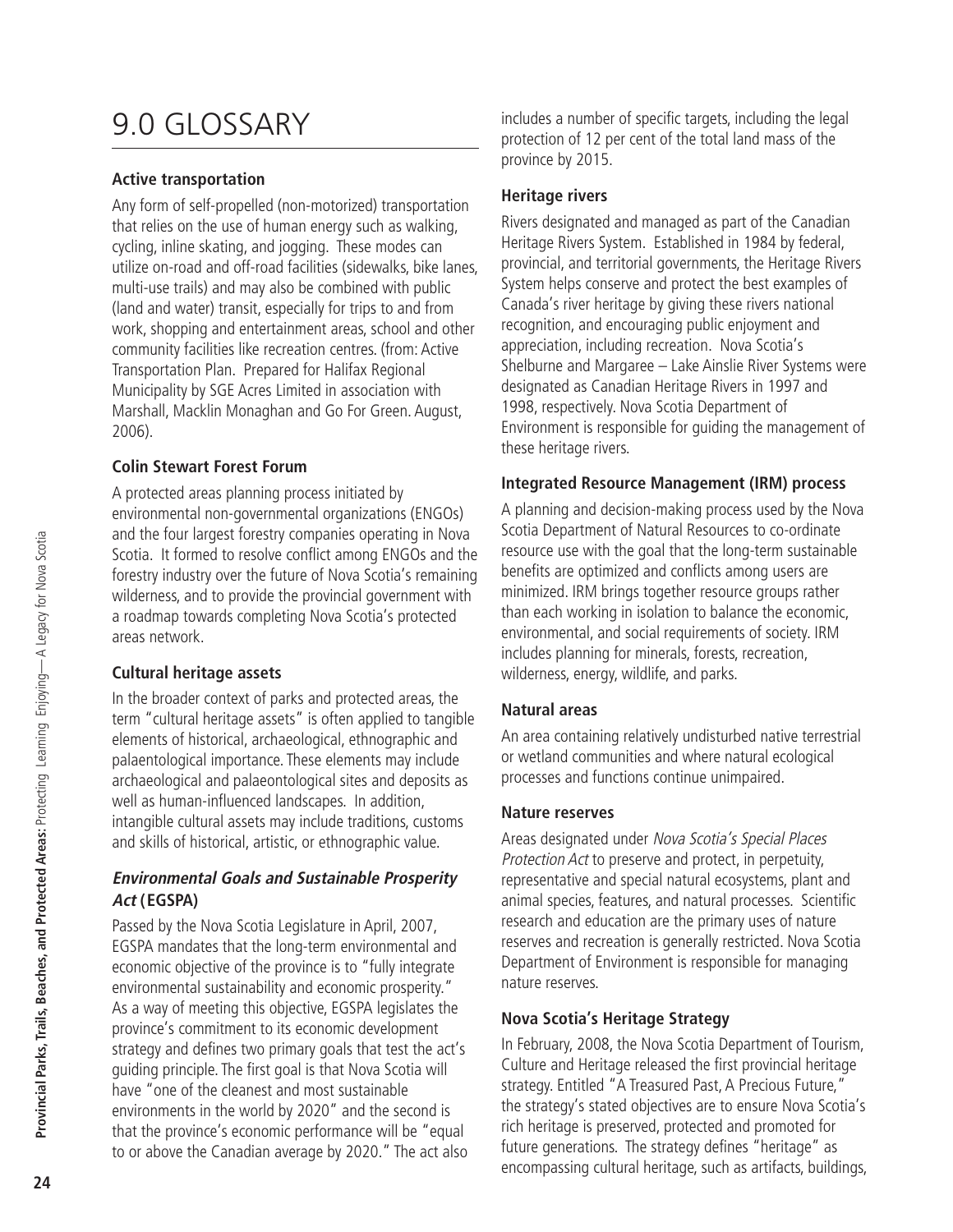folklore and languages, and natural heritage, including land and water.

#### **Park management plans**

Park management plans define a vision and management philosophy that guide decisions affecting the long-term development and operation of provincial parks. These plans also typically identify the actions necessary to support that vision and philosophy. Authority to prepare park management plans is found in the Provincial Parks Act.

#### **Parks program**

Encompasses the current management responsibilities of the Parks and Recreation division within the Department of Natural Resources, which includes provincial parks, park reserves, protected beaches, and trails along with associated responsibilities for the protection and conservation of park values, provision of complementary nature-based outdoor recreation and education experiences, and the support of provincial tourism objectives.

#### **Protected beaches**

Beach properties designated under the Beaches Act. The purpose of the act is to protect beaches and associated dune systems, regulate and enforce the full range of landuse activities on beaches, and control recreational and other uses of beaches. The Department of Natural Resources administers the Beaches Act.

#### **Provincial beach parks**

Provincial parks that offer public access, and associated facilities and services, to inland or coastal water bodies for the purpose of providing opportunities for quality waterbased recreational activities. Provincial beach parks may also play an important role in protecting coastal ecosystems and providing opportunities for outdoor education.

#### **Provincial campgrounds**

Provincial parks that provide opportunities for overnight stays. In addition to providing camping opportunities, provincial campgrounds may also include beach access and trails.

#### **Provincial park**

While the Parks Act defines "provincial park" as land designated as such by the province under authority of the Parks Act, the term is widely used to describe those properties for which administrative responsibility has been assigned to the Nova Scotia Department of Natural Resources, Parks and Recreation division, and which are

managed consistent with the purpose of the Parks Act, whether they are formally designated by legislation or not.

#### **Provincial parks system**

The complete assemblage of properties managed through the provincial parks program, including provincial parks, park reserves, trails and protected beaches.

#### **Provincial statements of interest**

Nova Scotia's Municipal Government Act enables the province to adopt statements of provincial interest that are "necessary to protect the provincial interest in the use and development of land." As of 2010 there were five statements in effect. They deal with drinking water, flood risk areas, agricultural land, infrastructure and housing. The act requires that provincial activities must be "reasonably consistent with a statement of provincial interest." It also requires that municipal planning documents must be "reasonably consistent with the statements."

#### **Special-use status**

The Department of Natural Resources' Integrated Resource Management planning process has assigned all Crown lands to one of three management classifications. Category 3 includes "lands specifically allocated to special uses where other resource activities may be limited, modified, or denied." This "special-use status" includes properties such as provincial parks. Category 1 lands are available for the full range of resource uses and a low level of conflict among competing land use is anticipated. Category 2 encompasses lands with conflicting values for land and resource use.

#### **Species at risk**

Nova Scotia's Endangered Species Act defines "species at risk" as a species (plant, animal, or other organism) that is determined to be extinct, extirpated, vulnerable, threatened or endangered and that is formally listed under provisions of that act by the Minister of Natural Resources.

#### **Wilderness areas**

Wilderness Areas are provincially significant protected areas designated under Nova Scotia's Wilderness Areas Protection Act. Wilderness Areas are managed by the Nova Scotia Department of Environment and protect representative (typical) examples of Nova Scotia's natural landscapes, native biological diversity, and outstanding natural features. They are used for scientific research, education, and a variety of recreation and nature-tourism related activities such as hiking, canoeing, sea-kayaking, sportfishing, and hunting.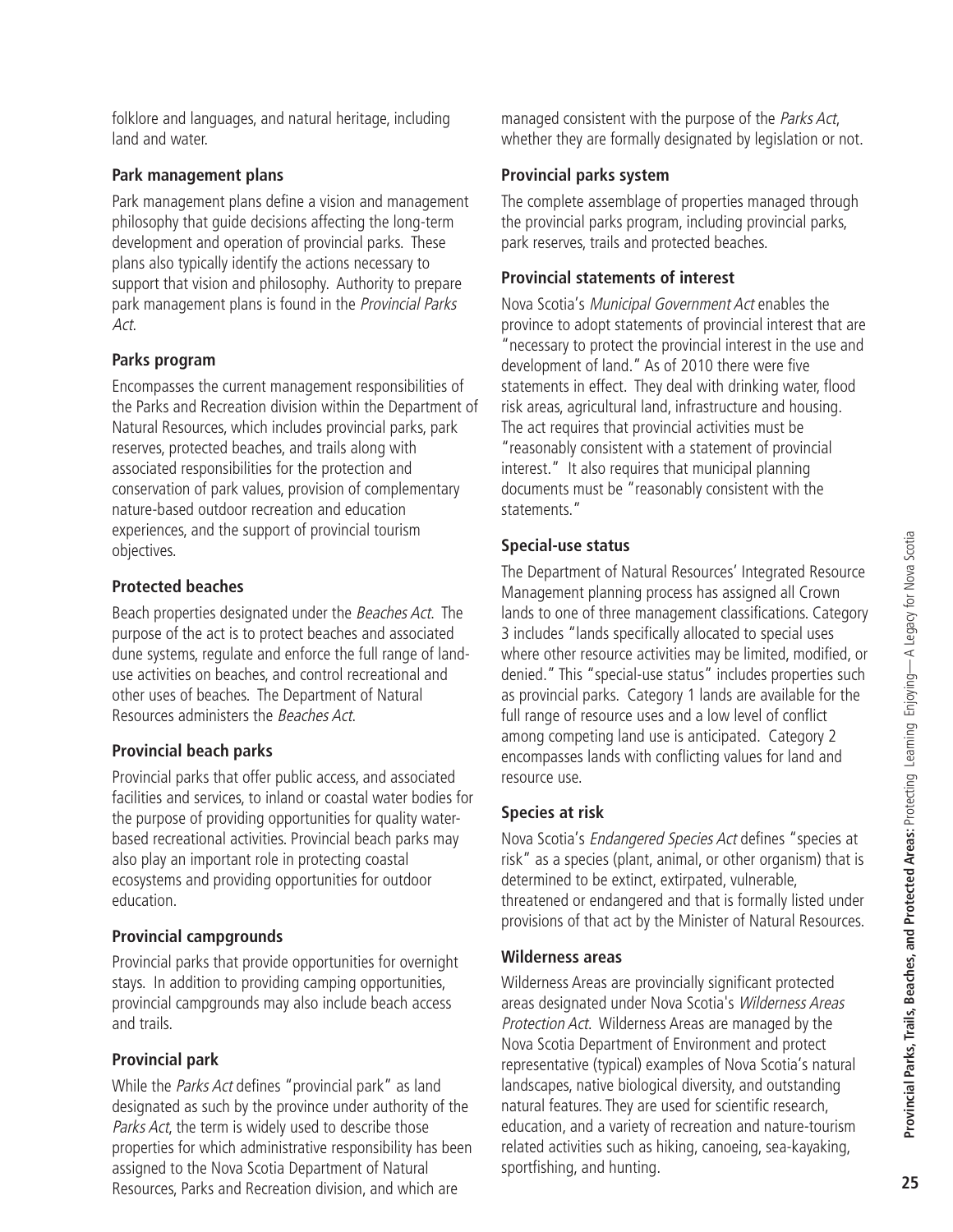# 10.0 APPENDIX

#### **Appendix: Legislative References**

Park lands in Nova Scotia as defined in this report are governed by several pieces of legislation:

- **1. The Provincial Parks Act and Regulations** are administered by the Department of Natural Resources and establishes the mandate and departmental authority for the provincial parks program. It provides authority to designate or deregulate park land, develop a park classification and zoning system, establish park committees and a Provincial Park Trust Fund, regulate activities within provincial parks, and regulate the management and preservation of areas adjacent to provincial parks.
- **2. The Trails Act and Regulations** provide for the establishment and regulation of trail opportunities and activities on Crown lands and over watercourses for recreational use and enjoyment. It also establishes a Recreational Waterways Program. No trails are designated under the regulations.
- **3. The Beaches Act and Regulations** protect beaches and their associated dune systems as significant and sensitive ecological and recreational resources. It protects all lands below mean high-water mark and those areas above mean high-water mark that have been surveyed and designated under the act.
- **4. The Wilderness Protection Act** governs the province's Protected Areas Program and is administered by Nova Scotia Department of Environment. Its goal is to provide ecological representation on a landscape basis.
- **5. The Special Places Protection Act**, which protects nature reserves, is also administered by the Department of Environment.
- **6. The Crown Lands Act and Regulations** provide for the most effective utilization of Crown lands by integrating wildlife and outdoor recreation considerations in the forest management planning process and by effectively administering and managing all Crown lands.

**7. The Environmental Goals and Sustainable**

**Prosperity Act** provides government-wide direction to meet the goal of sustainable economic development. In part, it commits the province to legally protect 12 per cent of its land mass, where those lands are managed primarily for the protection of biodiversity and natural processes.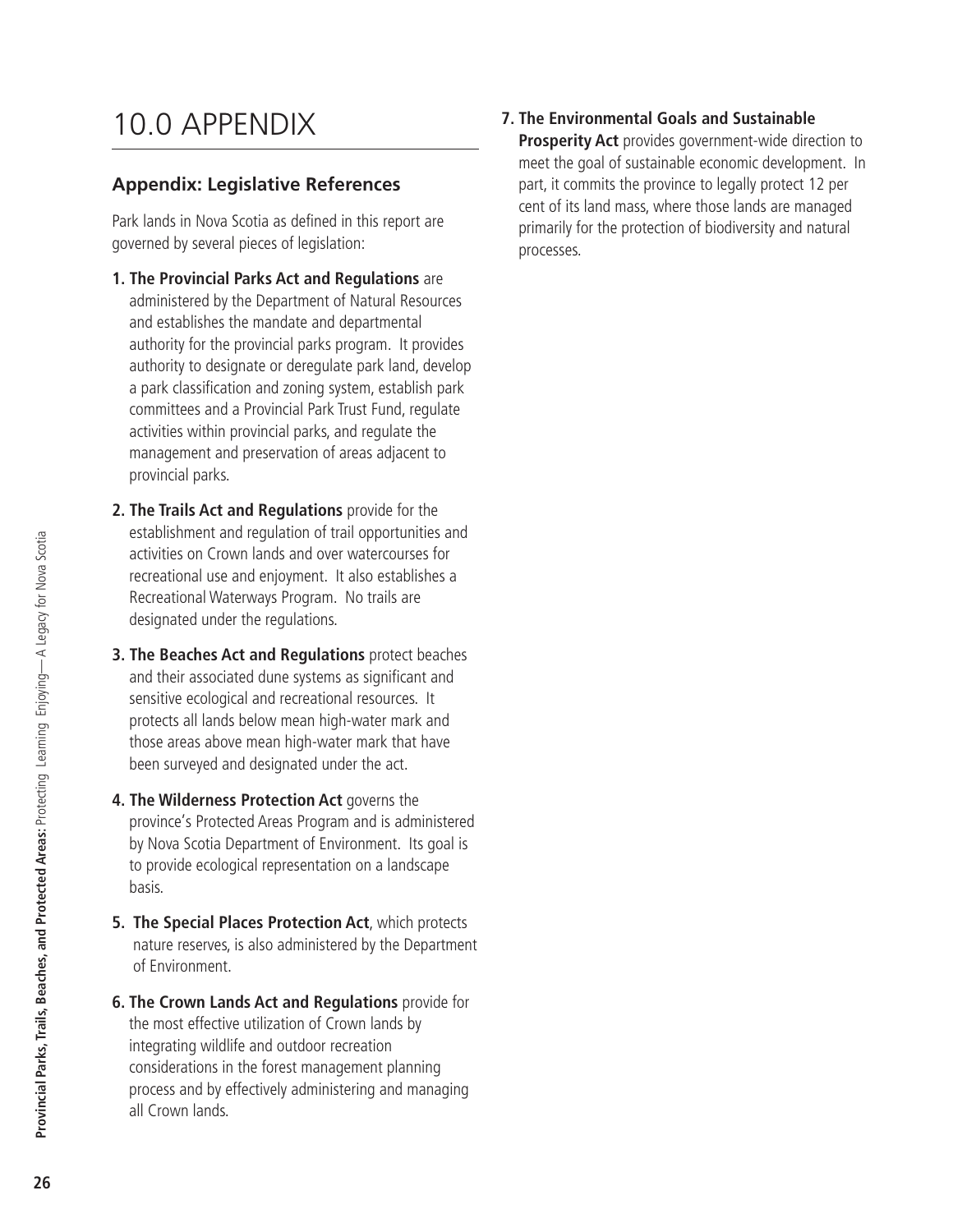# 11.0 REFERENCES

Alberta Community Development, March, 2004. A Look at Leisure. Vol. 48.

Allt, Jane et al. 2000. The Government's Role in Operating Provincial Parks. Unpublished paper prepared for the Nova Scotia Department of Tourism and Culture.

British Columbia. Ministry of Environment. 2008. BC Parks Program 2007 - 2012.

Canadian Parks Council, 2005. TrendWatch for the Protected Areas Manager.

Colin Stewart Forest Forum. 2009. Final Report.

Creating Greenway Nova Scotia, Nova Scotians Promoting Active-transportation on Community Trails. November 2009

Eagles, Paul. 2001. International Trends in Parks Tourism. World Commission on Protected Areas, World Conservation Union, Gland, Switzerland. Paper Prepared for EUROPARC 2001.

Ecology Action Centre, Coastal Community Network and The Coastal Coalition of Nova Scotia. 2007. Changing Climate, Changing Coasts: Report from the June 6th, 2007, Learning Circle on Climate Change Impacts and Adaptations in Nova Scotia.

Engel Consulting Group. 2004. A Study of the Social and Economic Benefits Associated with the Nine Ontario Living Legacy Signature Sites. Year Three Component: Final Report. Prepared for Ontario Ministry of Natural Resources and Ontario Parks.

EXCELeration Corp. 2001. Improving the Nova Scotia Campground Industry. Prepared for the Tourism Industry Association of Nova Scotia.

Friends of McNabs Island Society. 2008. Discover McNabs Island.

G.D. Boggs and Associates Limited. 1976. Nova Scotia Parks and Recreation Systems Plan (2 vol.). Prepared for the Nova Scotia Department of Lands and Forests, Parks and Recreation division.

Manitoba. Parks and Natural Areas branch. 1998. A System Plan for Manitoba's Provincial Parks.

MT&L Public Relations Limited and Revenue Management Ltd. 2007. Nova Scotia Provincial Parks Five Year Marketing Plan. Prepared for the Nova Scotia Department of Natural Resources, Parks and Recreation division.

National Parks Second Century Commission. 2009. Advancing the National Park Idea. Prepared for the National Parks Conservation Association.

National Parks Second Century Commission. 2009. Science and Natural Resources Committee Report.

National Parks Second Century Commission. 2009. Cultural Resources and Historic Preservation Committee Report.

National Parks Second Century Commission. 2009. Education and Learning Committee Report.

National Parks Second Century Commission. 2009. Connecting People and Parks Committee Report.

National Parks Second Century Commission. 2009. Future Shape of the National Park System Committee Report.

National Parks Second Century Commission. 2009. Funding and Budget Committee Report.

National Parks Second Century Commission. 2009. Governance Committee Report.

National Parks Second Century Commission. 2009. Capacity Committee Report.

National Parks Service, U.S. Department of the Interior. 2006. Management Policies: The Guide to Managing the National Parks System.

Nova Scotia Department of Environment and Labour. 2005. Green Plan - Progress Towards a Sustainable Environment.

Nova Scotia Department of Lands and Forests. April 8, 1988. Parks Policy Statement - Speaking Notes for Honourable Jack MacIsaac.

Nova Scotia Department of Lands and Forests. Submission to the Royal Commission on Forestry. 1983. Part 3 - Outdoor Recreation and the Nova Scotia Forest Environment.

Nova Scotia Department of Natural Resources. 2009. Nova Scotia Provincial Parks Program - Background and Information.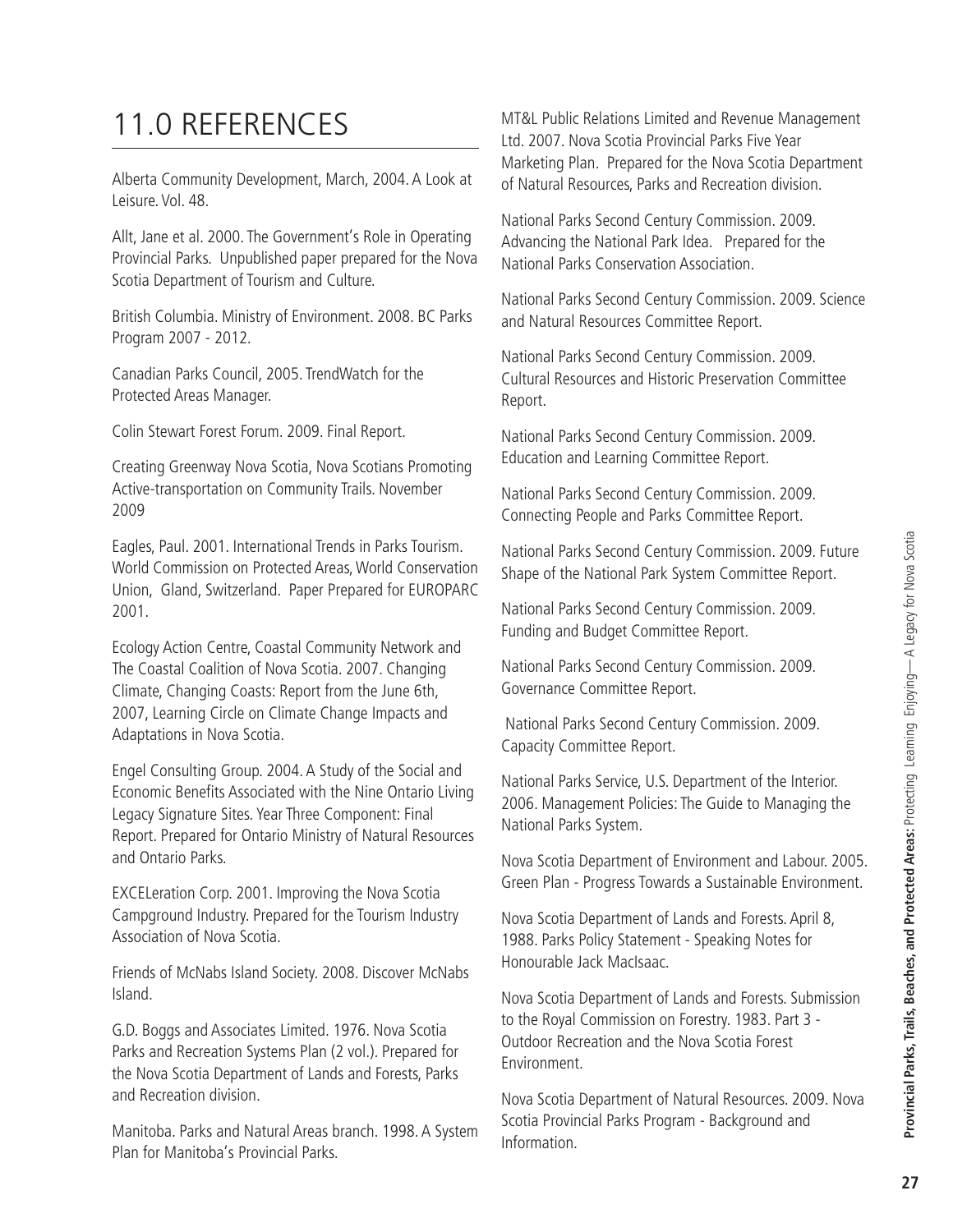Nova Scotia Department of Natural Resources. 2008. Nova Scotia Provincial Parks Geocaching Policy.

are for People 2009.

Nova Scotia Department of Natural Resources. 2005. A Review of Nova Scotia's Provincial Park System. Draft.

Nova Scotia Department of Natural Resources. 2009. Parks

Nova Scotia Department of Natural Resources. 2004. Nova Scotia Provincial Parks Information Manual.

Nova Scotia Department of Natural Resources. 2003. Nova Scotia Provincial Park System's Contribution to Biodiversity. Draft.

Nova Scotia Department of Natural Resources. 1998. Memorandum of Understanding between the Nova Scotia Department of Natural Resources and the Nova Scotia Environment regarding the Management of Nova Scotia's Parks and Protected Areas Program.

Nova Scotia Department of Natural Resources. 1997. Nova Scotia Provincial Parks Operating Review.

Nova Scotia Department of Natural Resources. 1995. Response to the Report of the Public Review Committee for the Proposed Systems Plan for Parks and Protected Areas in Nova Scotia.

Nova Scotia Department of Natural Resources. 1994. Parks and Campgrounds Operations Review. Statement of Honourable Don Downe, Minister, Nova Scotia Department of Natural Resources, March 4, 1994.

Nova Scotia Department of Natural Resources. 1994. A Proposed System Plan for Parks and Protected Areas in Nova Scotia.

Nova Scotia Department of Natural Resources. 1988. Parks: A new policy for Nova Scotia.

Nova Scotia Department of Tourism, Culture and Heritage. 2008. A Treasured Past, A Precious Future. A Heritage Strategy for Nova Scotia 2008 - 2013.

Off-Highway Vehicles in Nova Scotia Provincial Direction and Action Plan. Nova Scotia Department of Natural Resources, October 2005.

O'Hallorhan-Campbell Consultants Limited. 2007. Protection and Stabilization Plan for Fort Ives, McNabs and Lawlor Islands Provincial Park. Prepared by for the Nova Scotia Department of Natural Resources, Parks and

Recreation Division.

Ontario Parks Board of Directors. 2005. Fulfilling the Promise. Recommendations of the Ontario Parks Board of Directors Regarding It's in Our Nature.

On the Front Lines: Strategies for Healthy Beaches in Nova Scotia, Sadie Beaton, Ecology Action Centre March 2009

Parks Forum. 2008. The Value of Parks.

Province of Alberta. 2009. Alberta's Plan for Parks.

Province of Nova Scotia. 2009. The 2009 State of Nova Scotia's Coast Summary Report.

Province of Nova Scotia. 2007. Environmental Goals and Sustainable Prosperity Act. Chapter 7 of the Acts of 2007.

Province of Nova Scotia. 2003. Towards a Sustainable Environment.

Province of Nova Scotia. 1998. An Act to Protect Wilderness Areas in Nova Scotia. Chapter 27. Acts of 1998.

Province of Nova Scotia. 1998. Endangered Species Act.

Province of Nova Scotia. 1998. Species at Risk List Regulations made under Sections 10 and 12 of the Endangered Species Act as Amended. 2007.

Province of Nova Scotia. 1989. Provincial Parks Act. Chapter 367 of the Revised Statutes, 1989.

Province of Nova Scotia. 1989. Provincial Parks Regulations made under Section 37 of the Provincial Parks Act. Revised 2001.

Province of Nova Scotia. 1989. Beaches Act. Chapter 32 of the Revised Statutes, 1989.

Province of Nova Scotia. 1989. Beaches Regulations made under Section 13 of the Beaches Act.

Province of Nova Scotia. 1989. Trails Act. Chapter 476 of the Revised Statutes, 1989.

Province of Nova Scotia. 1989. Trails Regulations made under Section 24 of the Trails Act.

Province of Nova Scotia. 1989. An Act to Regulate Offhighway Vehicles. Chapter 323 of the Revised Statutes, 1989.